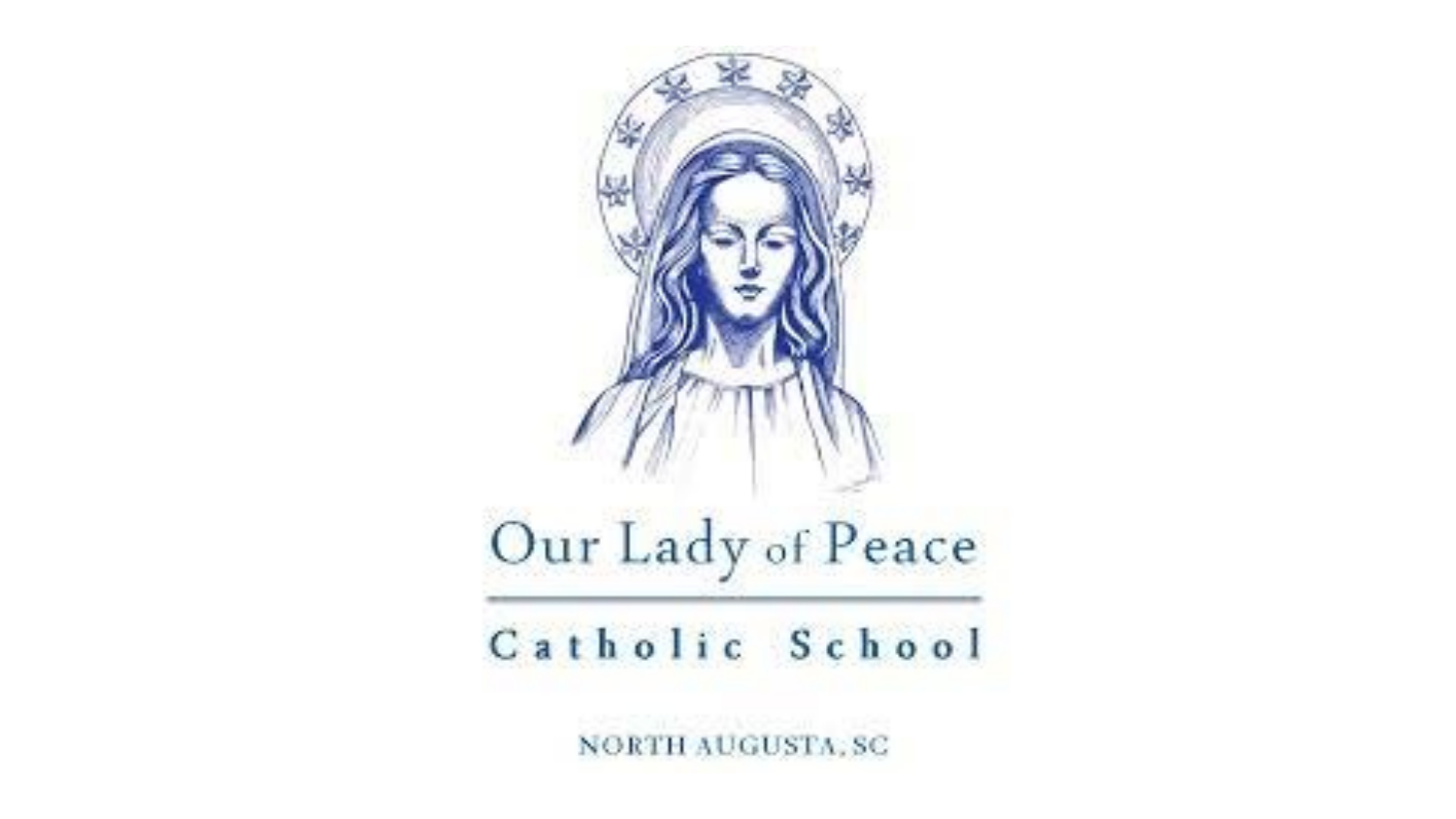#### **Morning Prayer**

Listen O children, the Lord is the one God. Let us love the Lord God with our whole heart, with our whole soul, and with all our mind.

In the name of the Father, the Son, and of the Holy Spirit. Amen

O Jesus, through Mary, I offer you this day. For all that I will find easy to do, I thank you. For all that I find hard to do, I ask for your help. I will remember in a special way my family and friends, my school community, and all those in need of my prayers. I ask your blessing, O God, in the name of Jesus and your Holy Spirit.

In the name of the Father, the Son, and of the Holy Spirit. Amen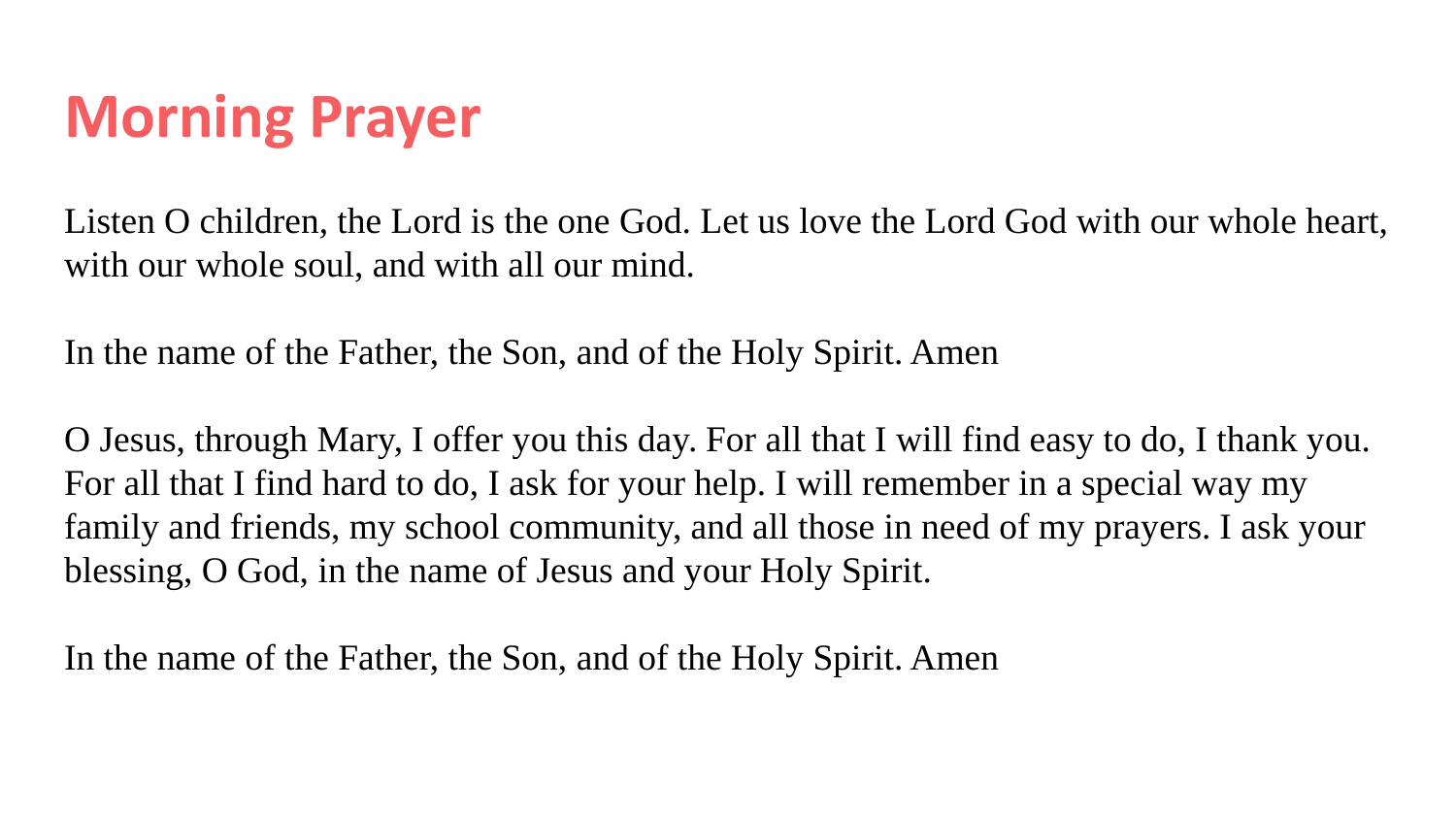#### **Pledge of Allegiance**

I pledge allegiance to the flag of the United States of America and to the republic for which it stands. One nation under God, indivisible with liberty and justice for all.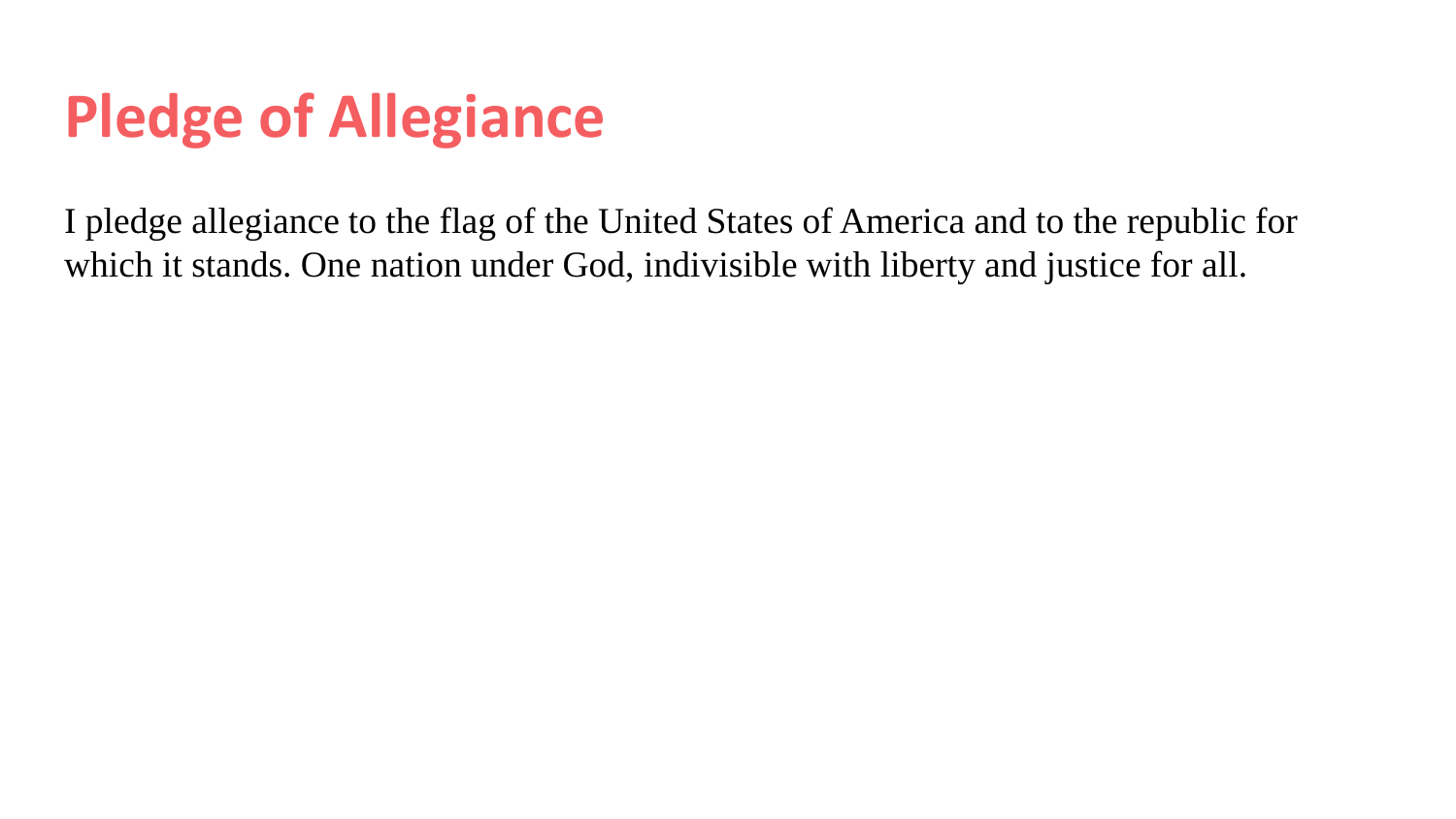#### **Daily Prayer & Spiritual Life at OLP**

Thank you for taking part in the first 5 minutes of your child's day!

Our morning prayer and pledge is one of 3 school wide prayers said daily. We also incorporate class prayer throughout the day and religion is taught daily in every classroom 5K - 8th grade.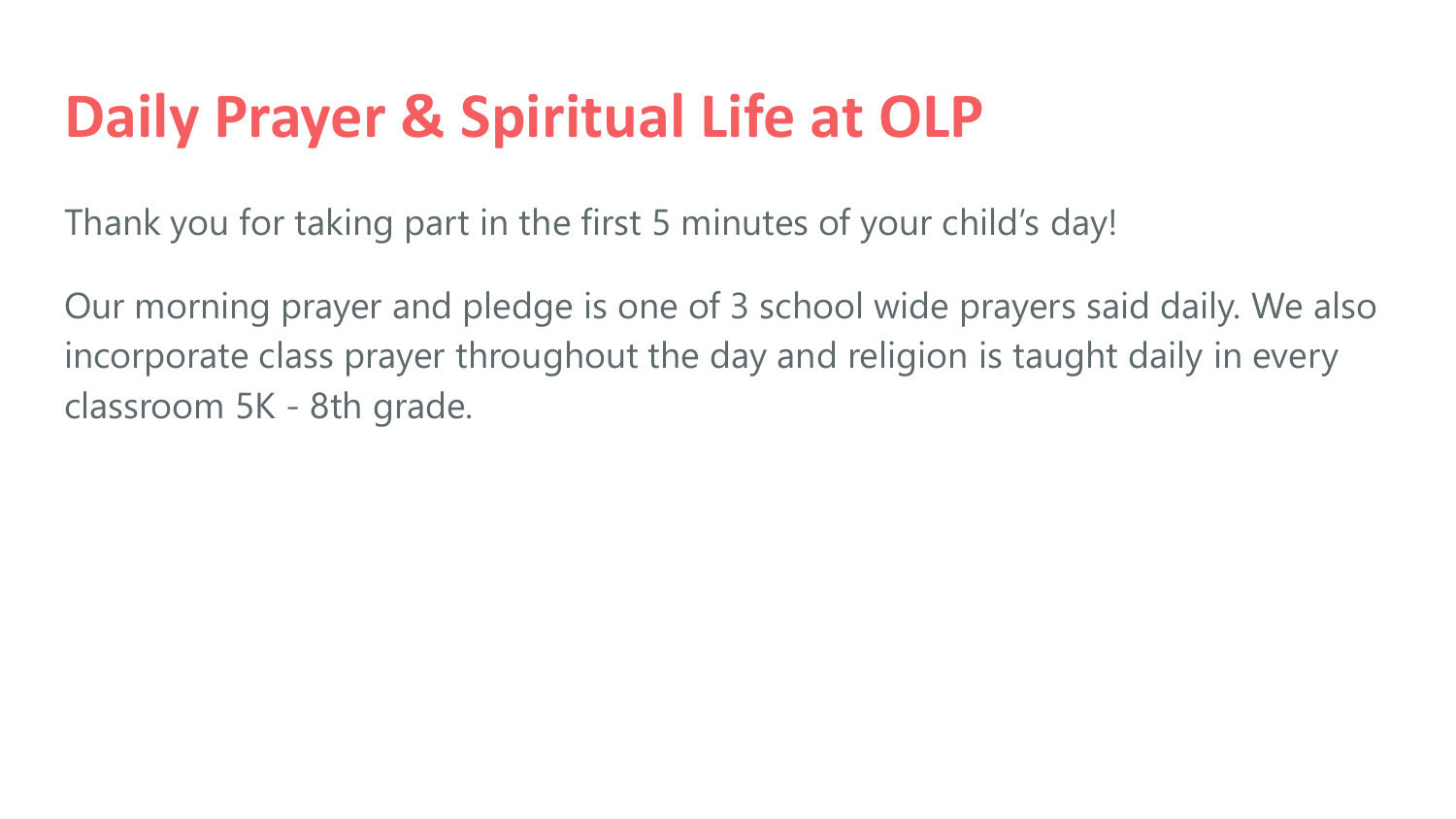#### **Open House & Information Night Agenda**

1.Faculty Introductions 2.OLP Youth Ministry 3.Student Information System 4.Dress Code 5.Homework Club 6.Policy Changes & Highlights

- 7. Athletics
- 8. Volunteer Policies
- 9. Parent-Teacher **Organization**
- 10. School Advisory Council
- 11. Title I
- 12. Misc.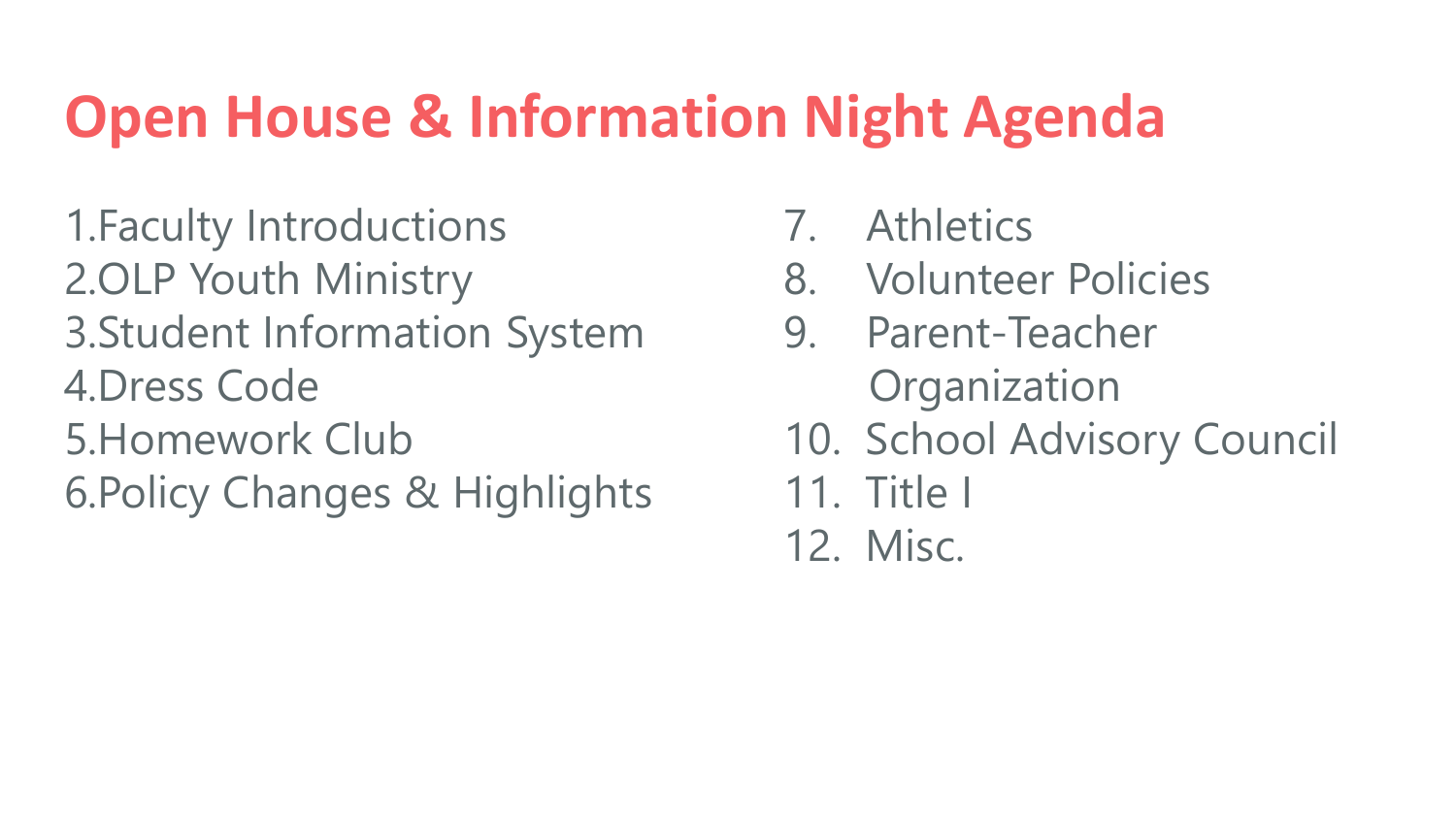#### **Staff Introductions**

Pastor Fr. J. Renaurd West Principal Stephen Hickey, Ed.S. Tuition Manager/Enrollment Dir/Office Manager Pam Mentrup Bookkeeper Michelle Derrick Secretary Cathy Regina Carroll Secretary (bilingual) Martha Ramirez (8am - 9am & 2pm - 3pm) Counselor Paula Perez-Vizcaino (8am - 9am as needed) Before/After-Care Supervisor Martha Ramirez (AM); Marie Krall (PM) Facility Director Alex Leguizamon Custodial & Maintenance Tony Ramirez & Bill Levi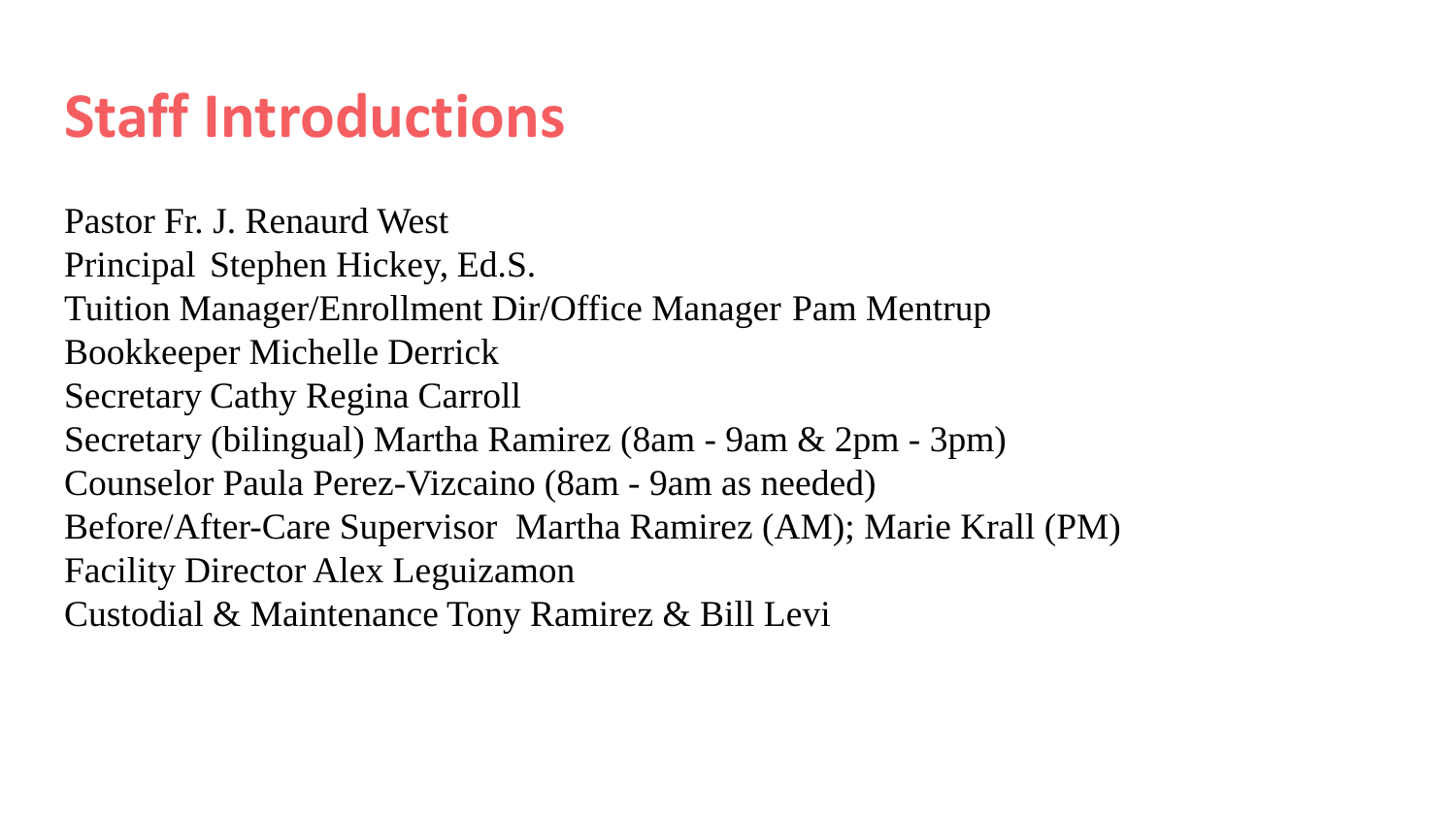#### **Faculty Introductions - Elementary School**

4K Toni Thomas 4K Aide Anne Jackson 5K LaWanda Thornton 5K Aide Dian Bombard 1<sup>st</sup> Grade Ashley Lewis 2nd Grade Jan Kroger 3rd Grade Marie Krall 4th Grade Kim Brazell 5th Grade Cheryl Wahman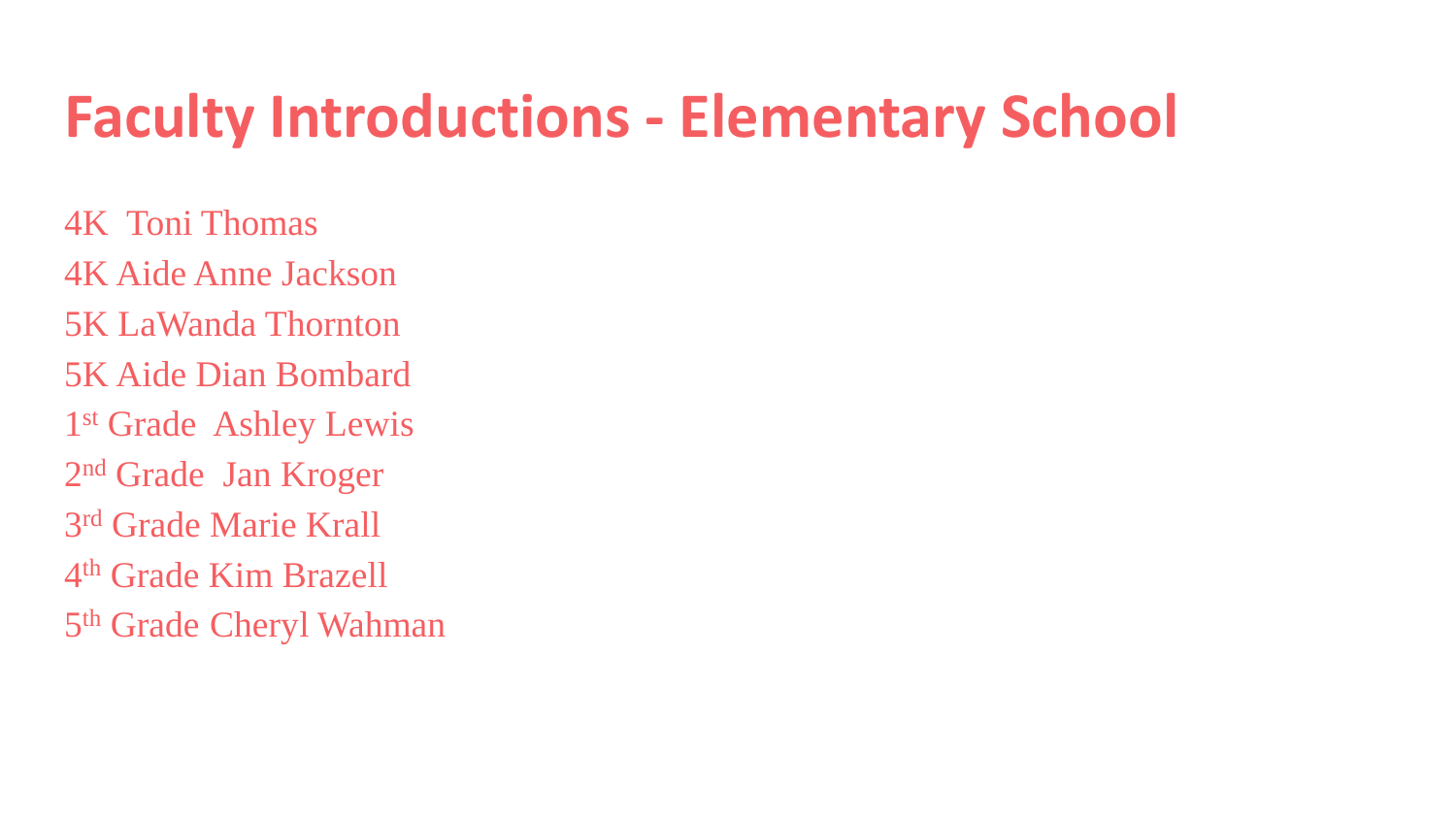#### **Faculty Introductions - Middle School**

MS Science Katherine Lane MS SS Jeff Slagle MS Math Carrissa Brown MS ELA Chris Herzberg MS Religion Cathy Brown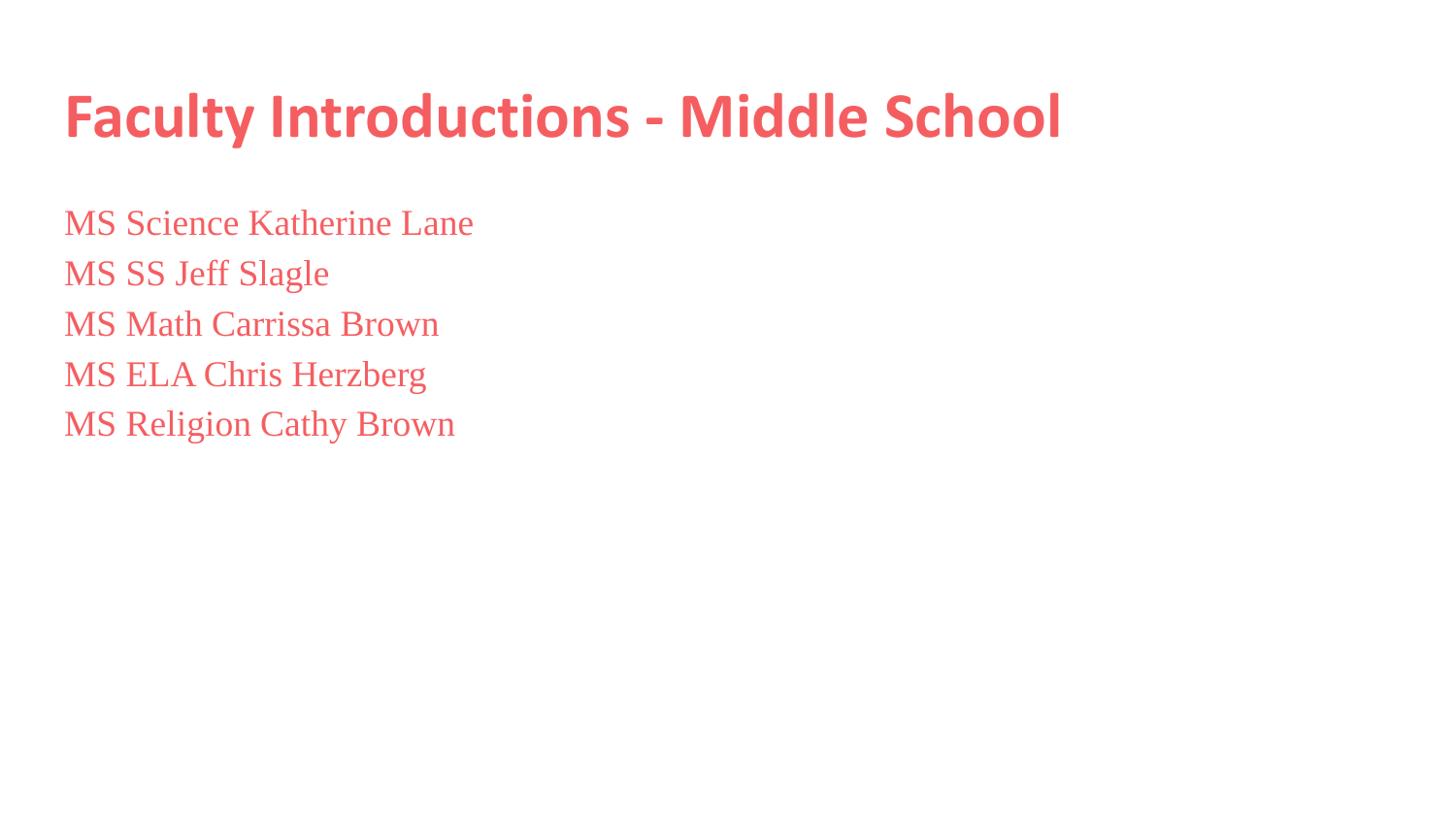#### **Faculty Introductions - Specials**

Art Colleen Parr PE Ricci Harris Spanish TBD (Keep Mrs. Navedo & her family in your prayers) Music Aaron Dixon Reading Specialist Jean McDougald (5K - 5th) Team Teach/Pull-Out Ricci Harris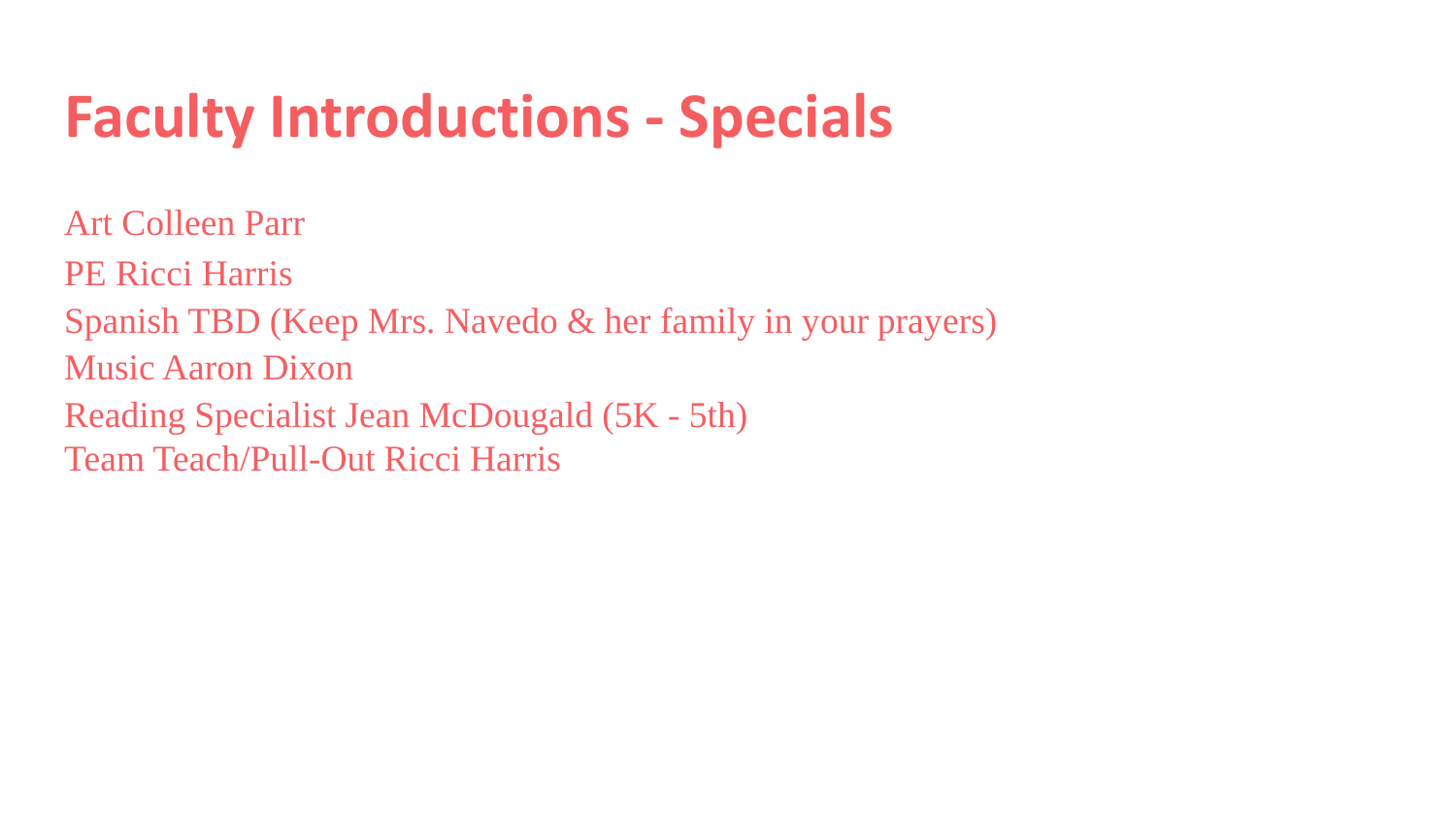

#### **Instagram: olp\_life Facebook: Our Lady of Peace Youth Ministry gprzywara@charlestondiocese.org**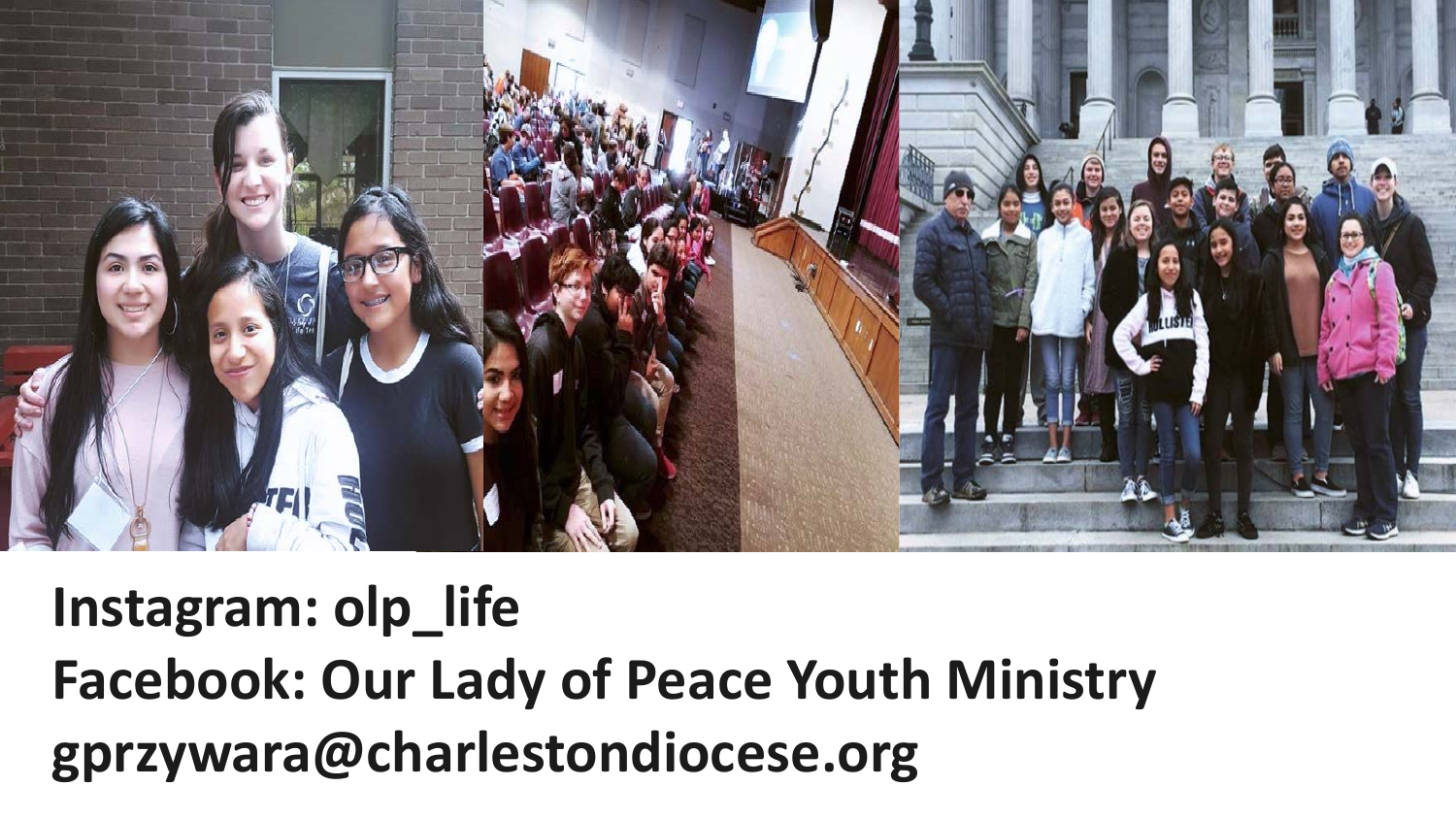

Pass codes will be going home NLT next Wednesday.

Access your child's grades in real time. No need to wait until progress reports or report cards!

If you have issues logging in, contact the School Office for assistance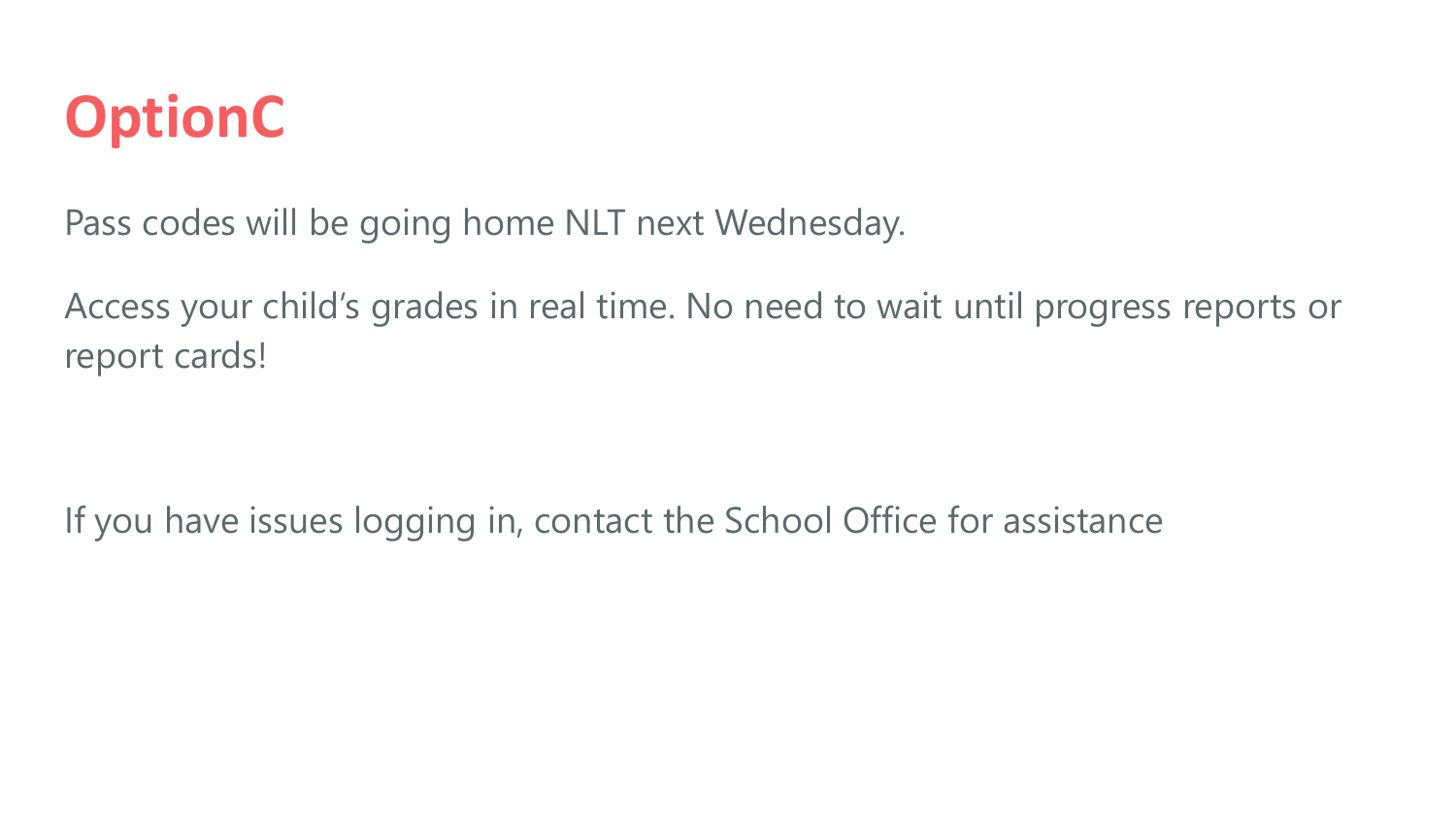## **Dress Code (Highlights & Changes)**

●Mass Day Boys ■Khaki bottoms (MS must wear pants) ■White oxford ■School plaid tie ■ALL black shoes (MS only) ●Mass Day Girls ○Middle School ■School plaid skirt (MS)/jumper (ELEM) ■School plaid cross tie (MS Only) ■White oxford ■ALL black shoes (MS Only) ●Non-Mass Day ALL ○Khaki bottoms (shorts, pants, skorts - girls only)

○School polo (royal blue or white; both with school crest)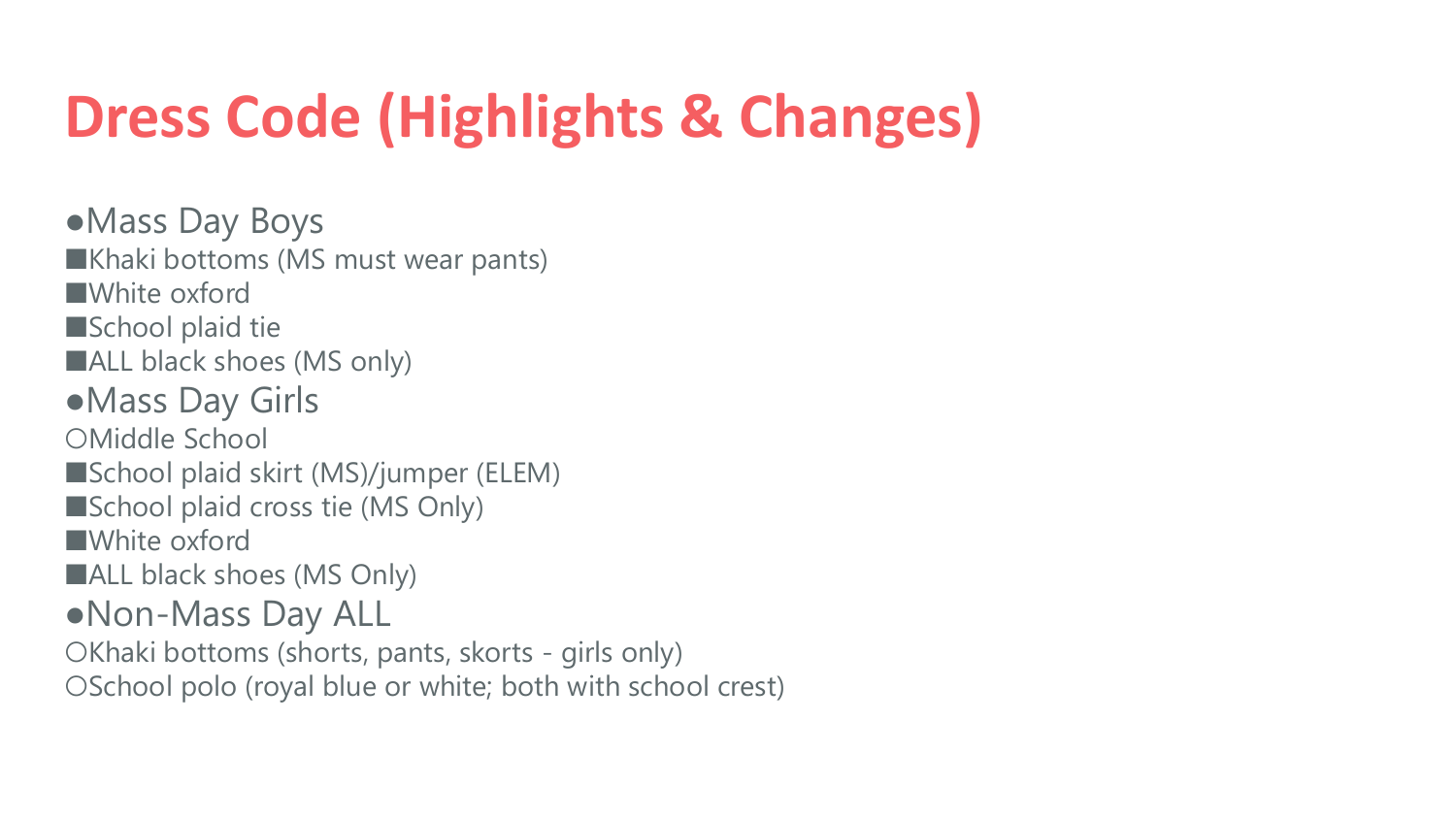## **Dress Code (Highlights & Changes)**

- ●NO Apple smart watches
- MS Boys must wear an actual tie on Mass Uniform Days

○a life skill every man needs to have - faculty & staff will assist in teaching the skill in homeroom if needed

- ●No rings, hoop or dangling earrings, or bracelets of any kind
- •1 religious necklace is allowed on Mass Days only

○The school is not responsible for the necklace if it is broken, lost, etc.

●Finger Nail Polish

○Nude color, Clear and French Tips only (no excessive length - Administrator's discretion)

●Bows are allowed

○black, white, pink, or royal blue (or a combination of the aforementioned)

○Out of uniform - any color or combination of color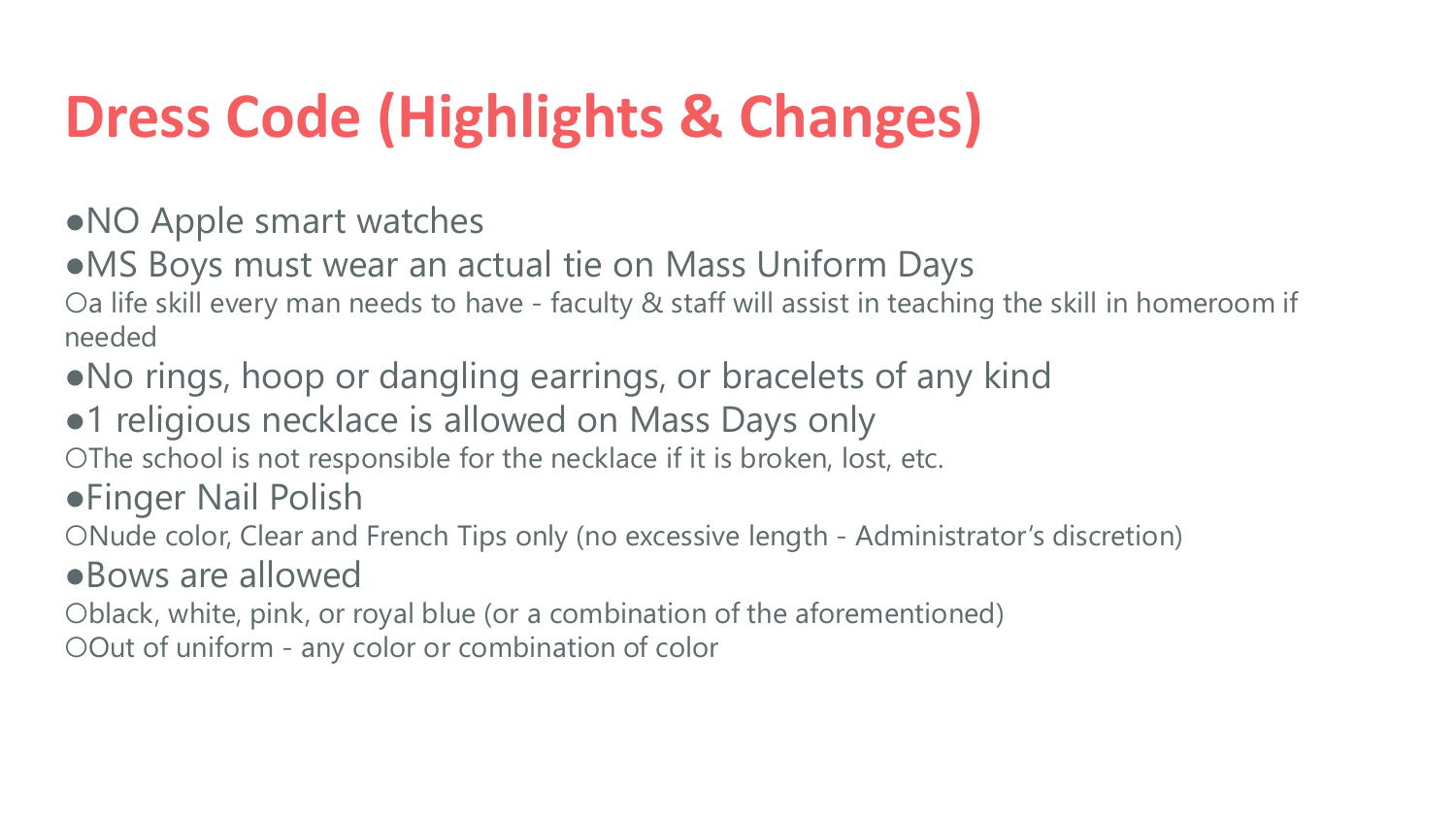## **Dress Code (Highlights & Changes)**

• Shoes must be all black on Mass days (MS Uniform)

●All shoes must be plain in appearance

Ocannot be glittery, shiny, sparkly, have characters on them, have wheels, neon or excessively bright colors, etc.

○NO boots or flops!!!

●Socks cannot have attachments ○Wings, characters, tassels, etc.

●Socks need to be one color

○Black, white, royal blue

○No show socks are allowed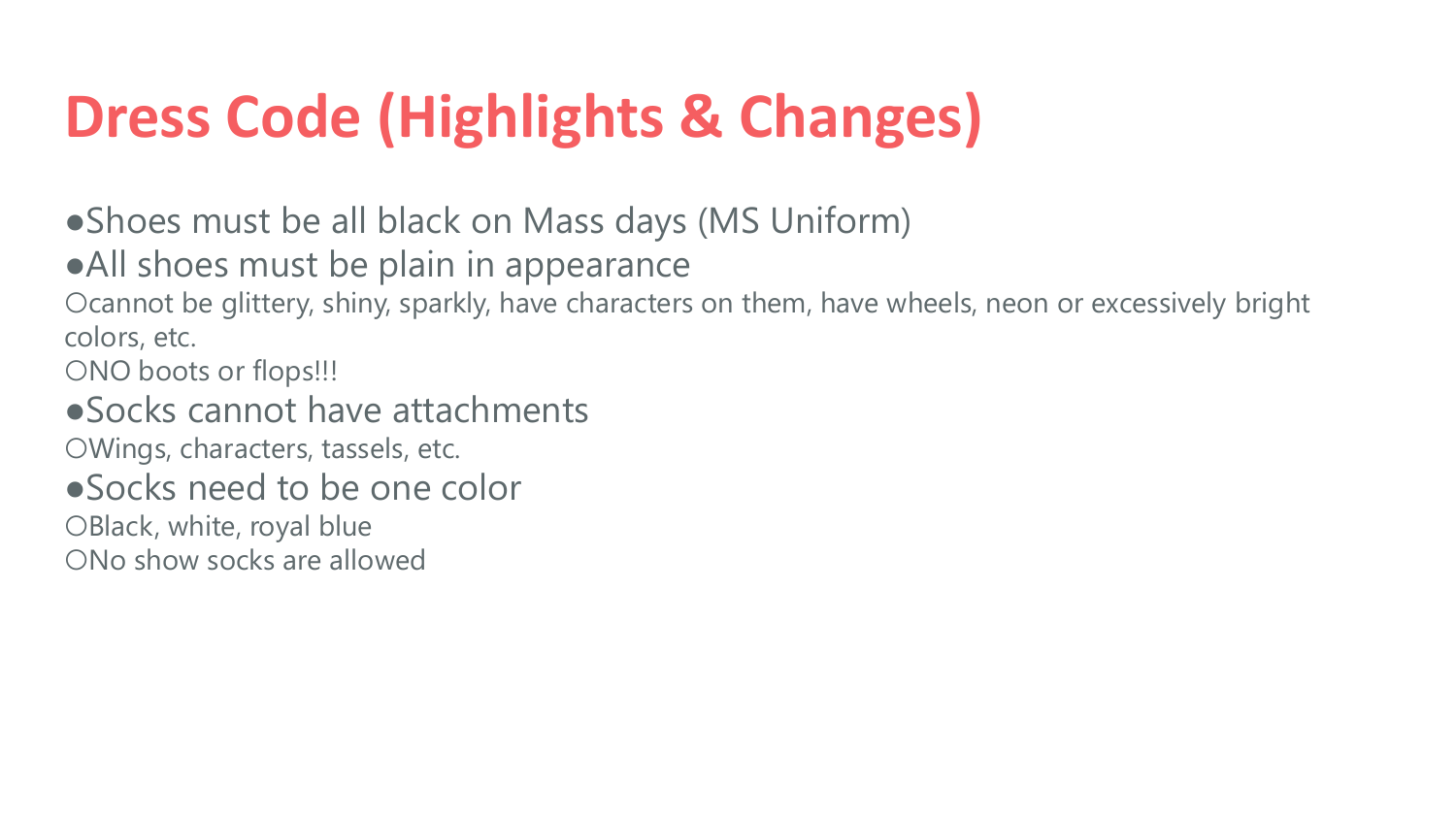### **Homework Club (no longer tutoring)**

Everyday BUT Wednesday **BEGINS** week following Labor Day

3pm - 4pm in Murphy Hall

1 Teacher from each Grade Grouping (5K - 2, 3 - 5, MS) will be present to assist all children with homework, projects, studying, etc.

PARENTS - please contact your child's teacher to inform them that your child needs to stay. Teachers will not allow students to remain behind based on the child's desire to do so. Please communicate with the teachers. It can be a standing order.

Pick up prior to 410pm or you will be charged for AfterCare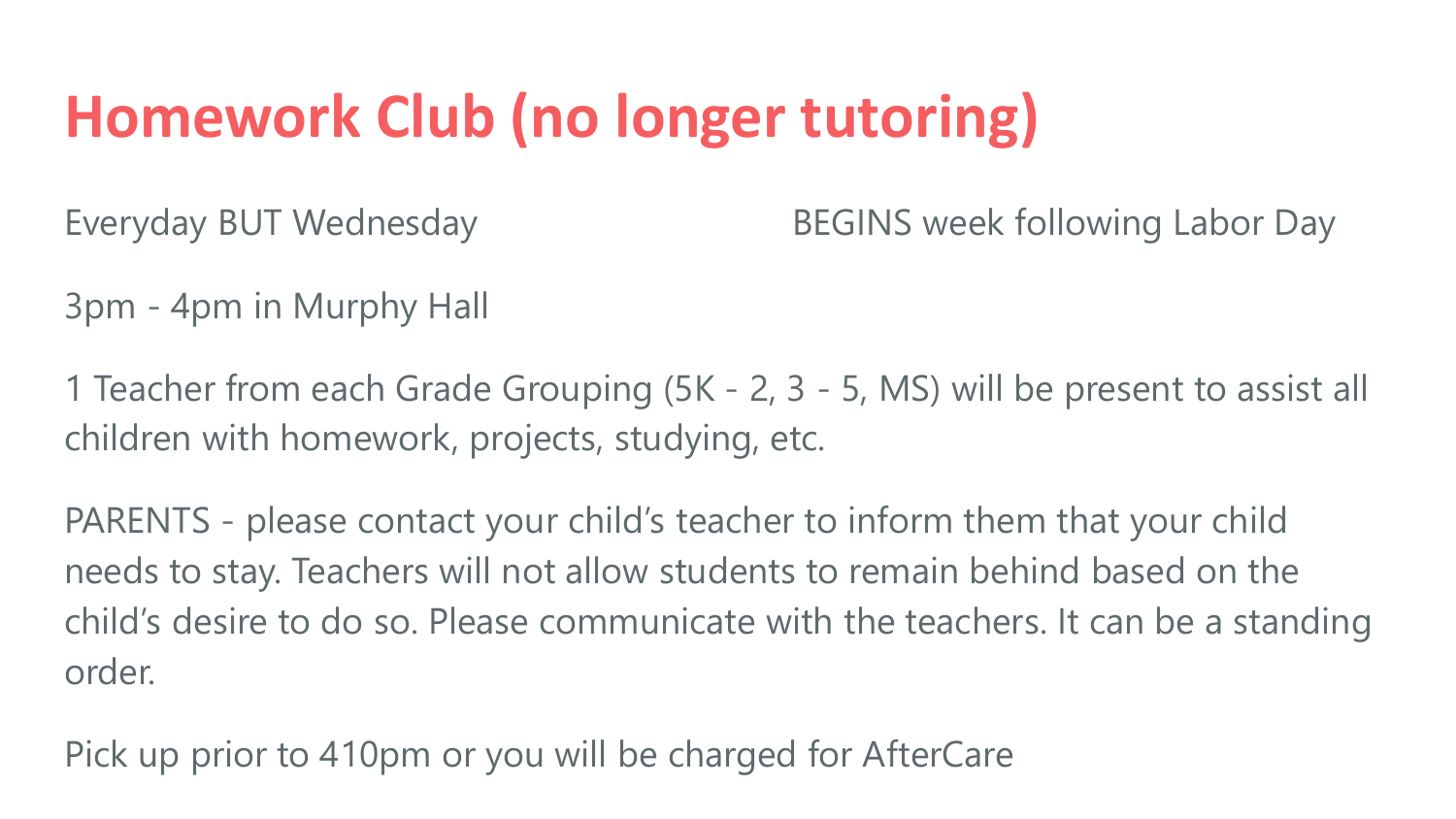### **Policy Changes & Highlights (Handbook)**

●Art & Music are graded subjects for Middle School and will affect Honor Roll ●Outsourced Lunch 5 days week (Chick-Fil-A is undergoing renovations in September so we will only have 4 days a week until a suitable replacement is found)

●Orders must be in by Thursday of the preceding week of the order (no exceptions, per School Administration)

● Pam Mentrup will be the POC for Outsourced lunches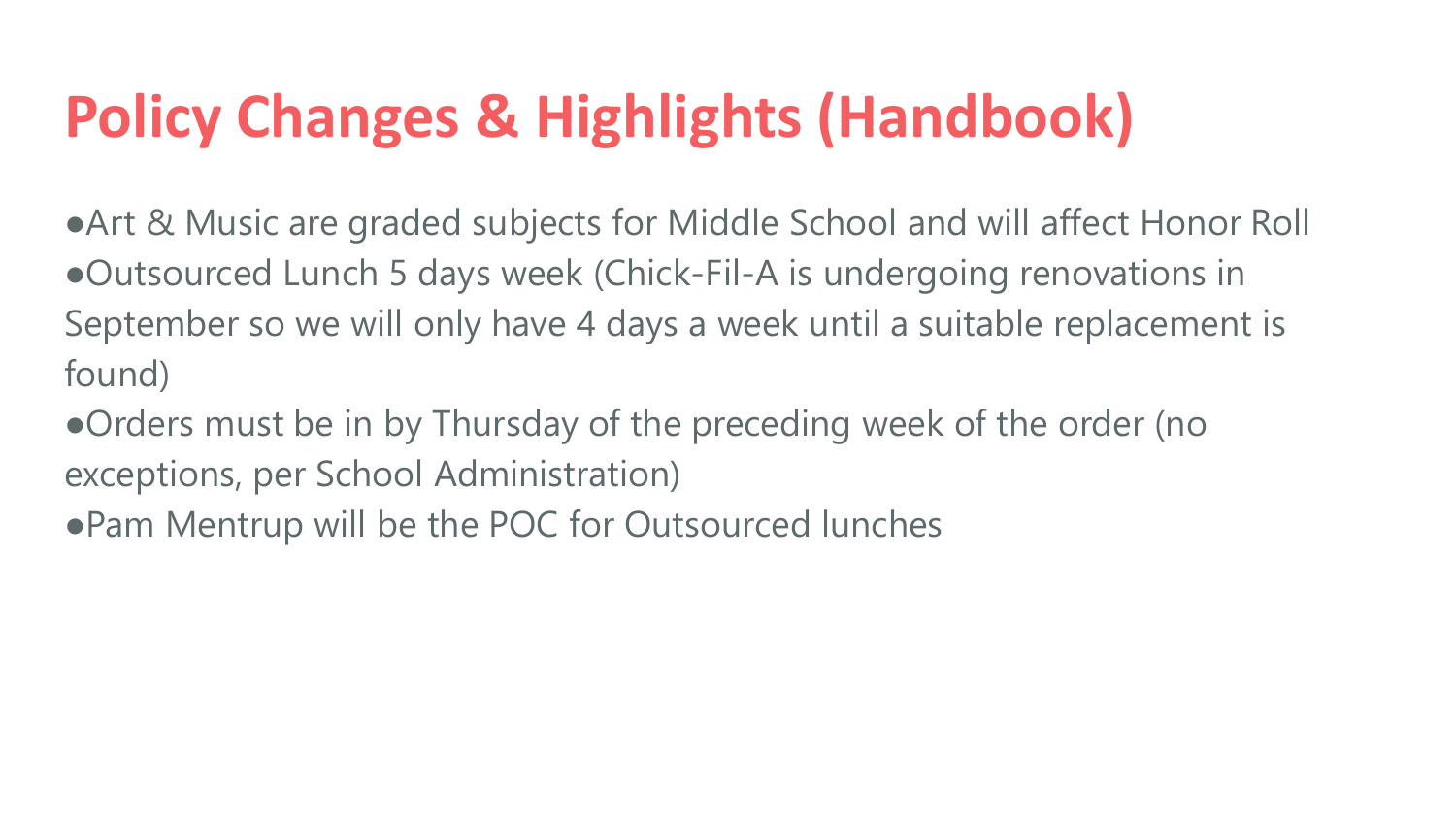#### **Policy Changes & Highlights (Handbook)**

#### **Attendance Policy**

**10 – 15 – 20**

10 Absences (unexcused)

●The student will be retained

10 Absences (unexcused & excused)

●The student will be retained at the administrator's discretion

15 Absences (unexcused & excused)

●The student will be retained barring any *administrator approved extenuating circumstance(s).*

20 Absences (unexcused & excused)

●The student will be administratively withdrawn from the school and the proper authorities will be notified regarding truancy. The student will not be allowed to apply for readmission to OLP for one full academic year.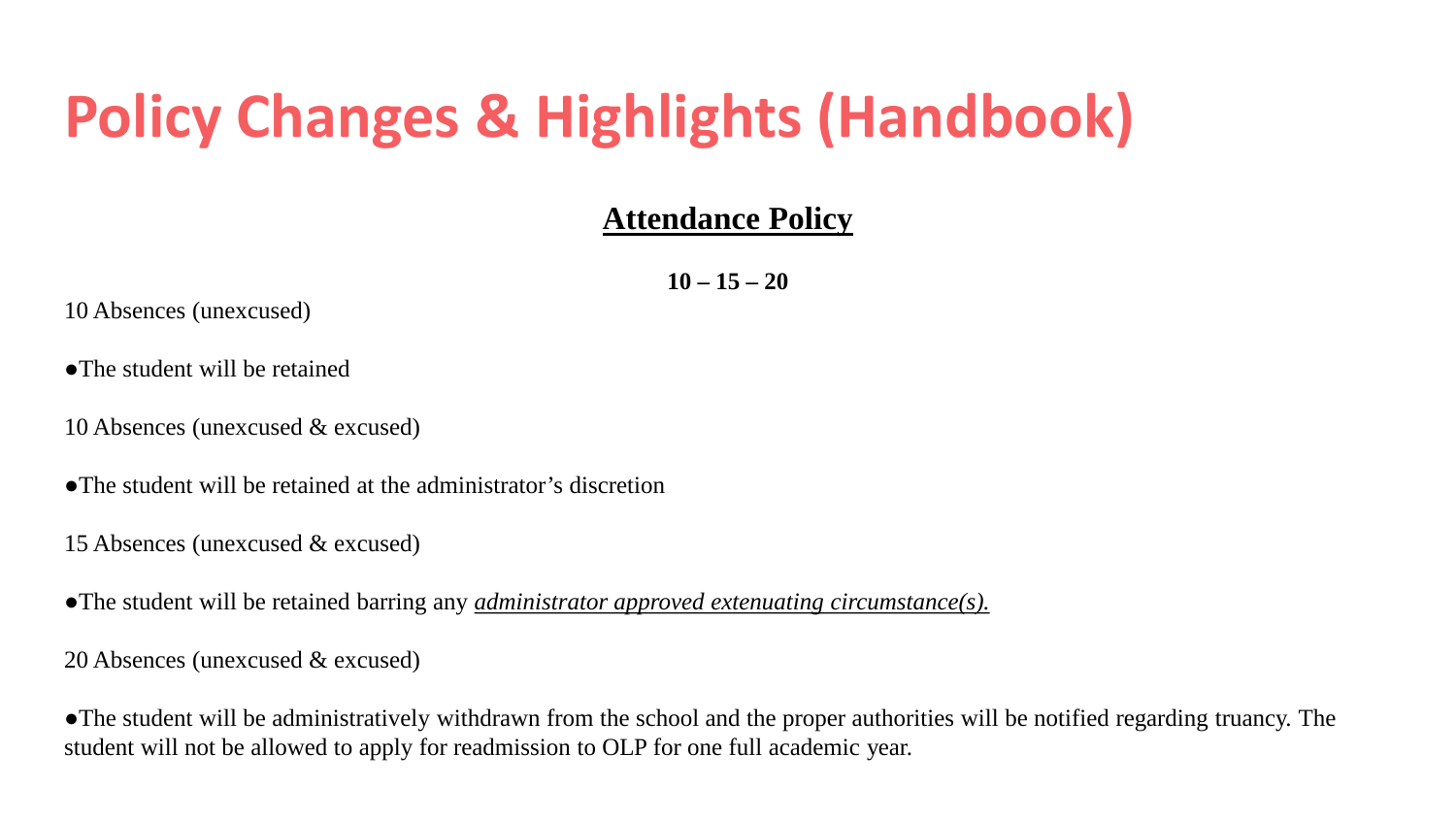#### **Athletics**

FALL: Volleyball, Golf WINTER: Basketball SPRING: Soccer, Baseball

Student-Athlete must have a current physical (1 year) on file along with turning in the Athletics Participation paperwork (in the back).

Athletics are open to all 5th - 8th grade students in good academic & disciplinary standing.

All athletics depend on finding a coach if a faculty/staff member is unable to coach, student grades & behavior, practice attendance, and timely notification of participation.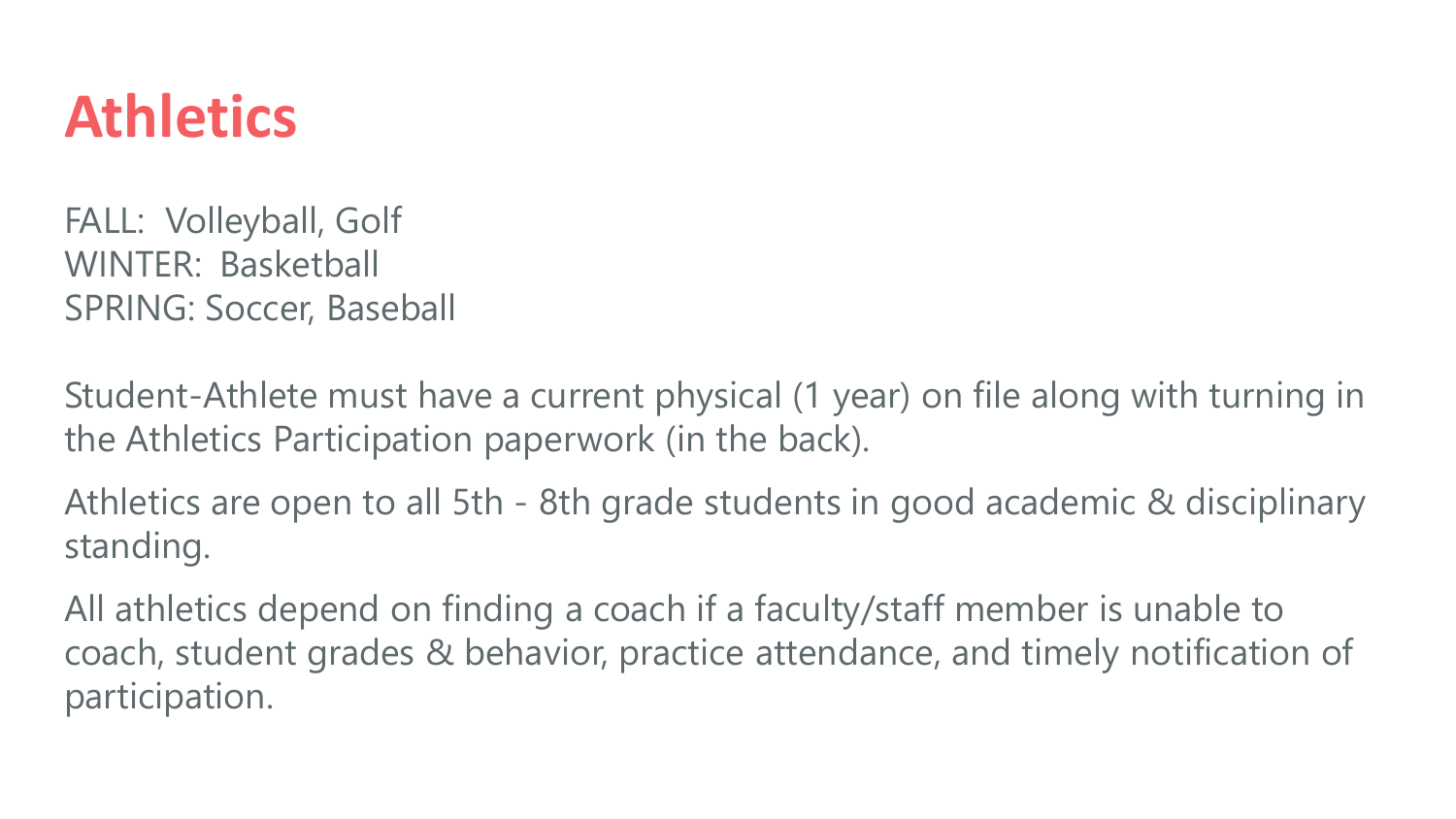#### **Volleyball**

The volleyball team this year has dissolved. We did not have enough interest to field a team.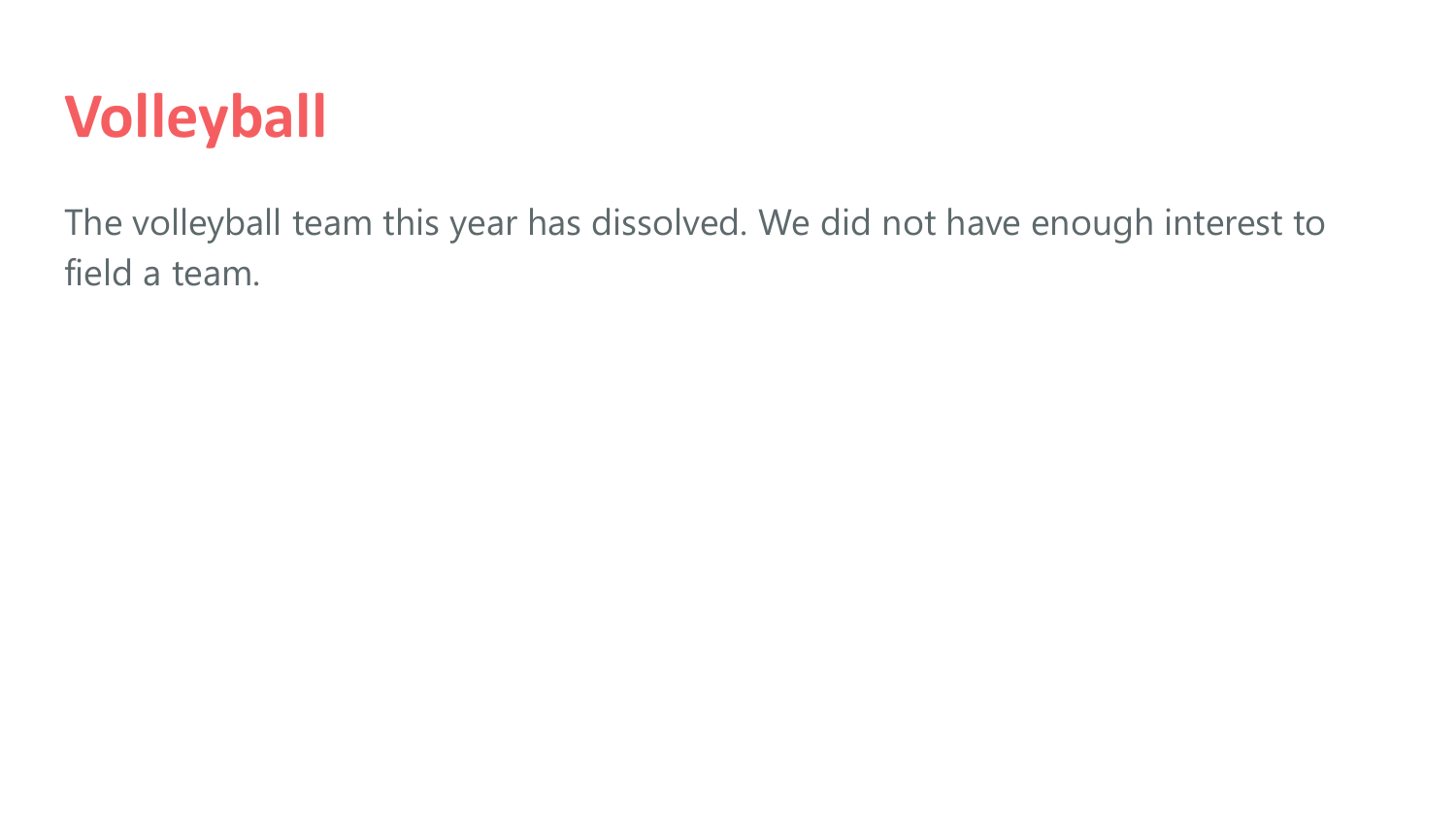#### **Golf**

| 1st Practice | September 8 (1st Tee of Augusta) |
|--------------|----------------------------------|
| 1st Match    | August 26 @ The Patch            |
| Coach:       | Jeff Slagle Sr.                  |

Khaki shorts or pants, White or Royal Blue Polo Shirt (school polo is fine)

The 1st three matches will be played by the students who played on the golf team last year. Mr. Slagle Sr. will be making contact with the golfers concerning playing in the matches over the next 2 weeks. There will be try-outs for anyone wishing to make the team at a later date.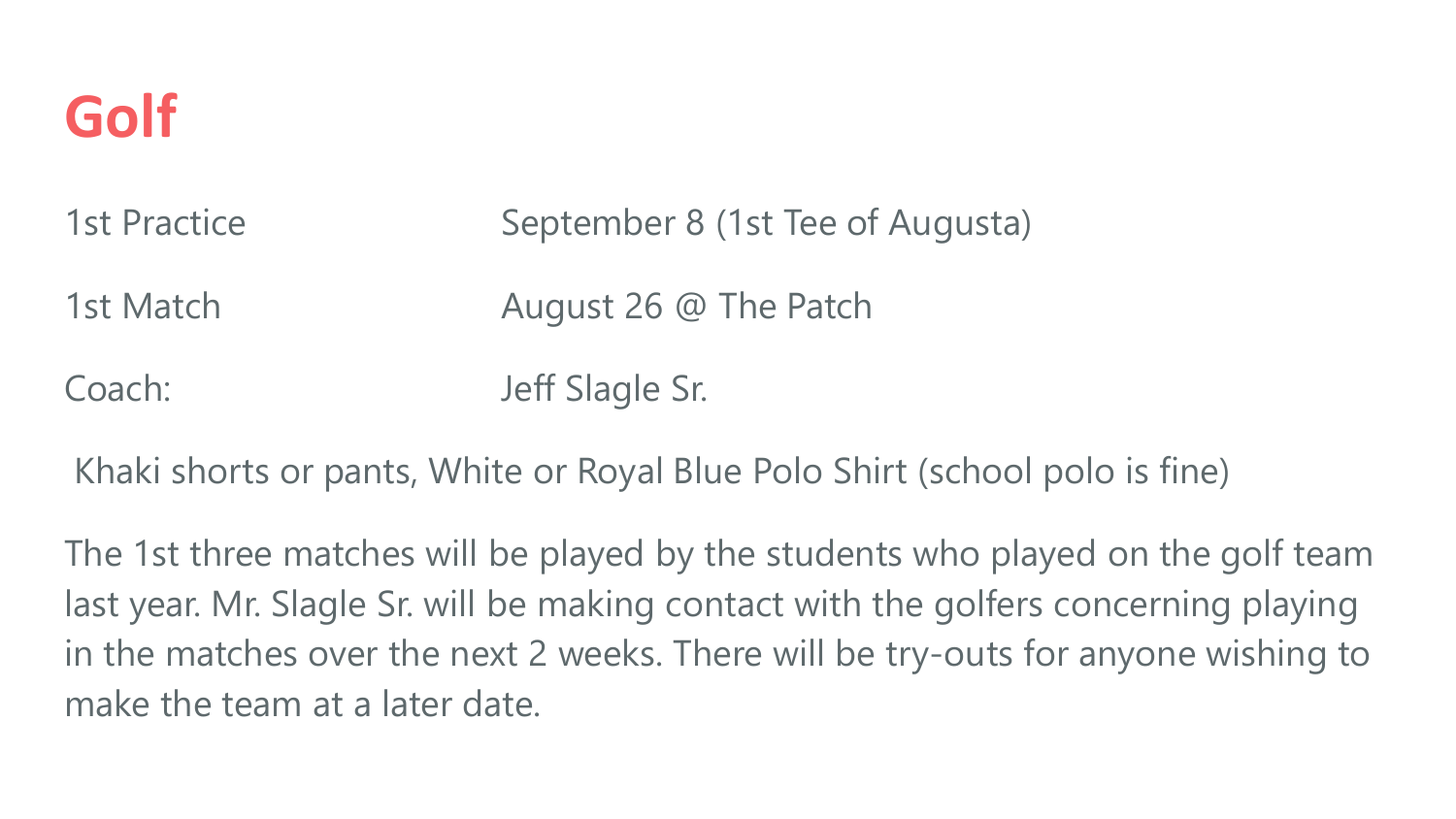#### **Volunteer Policy & Safe Environment**

School Safe Environment Coordinator - Kathleen Morton, Ed.S.

Volunteer Requirements: 1) Diocesan Background Screening

2) Safehaven Certificate (60 minute online training)

(Field Trips)

Driving Requirements 1) Both Volunteer Requirements Accomplished

2) Diocesan Driving Screening

3) \$100,000/\$300,000 Liability Insurance Policy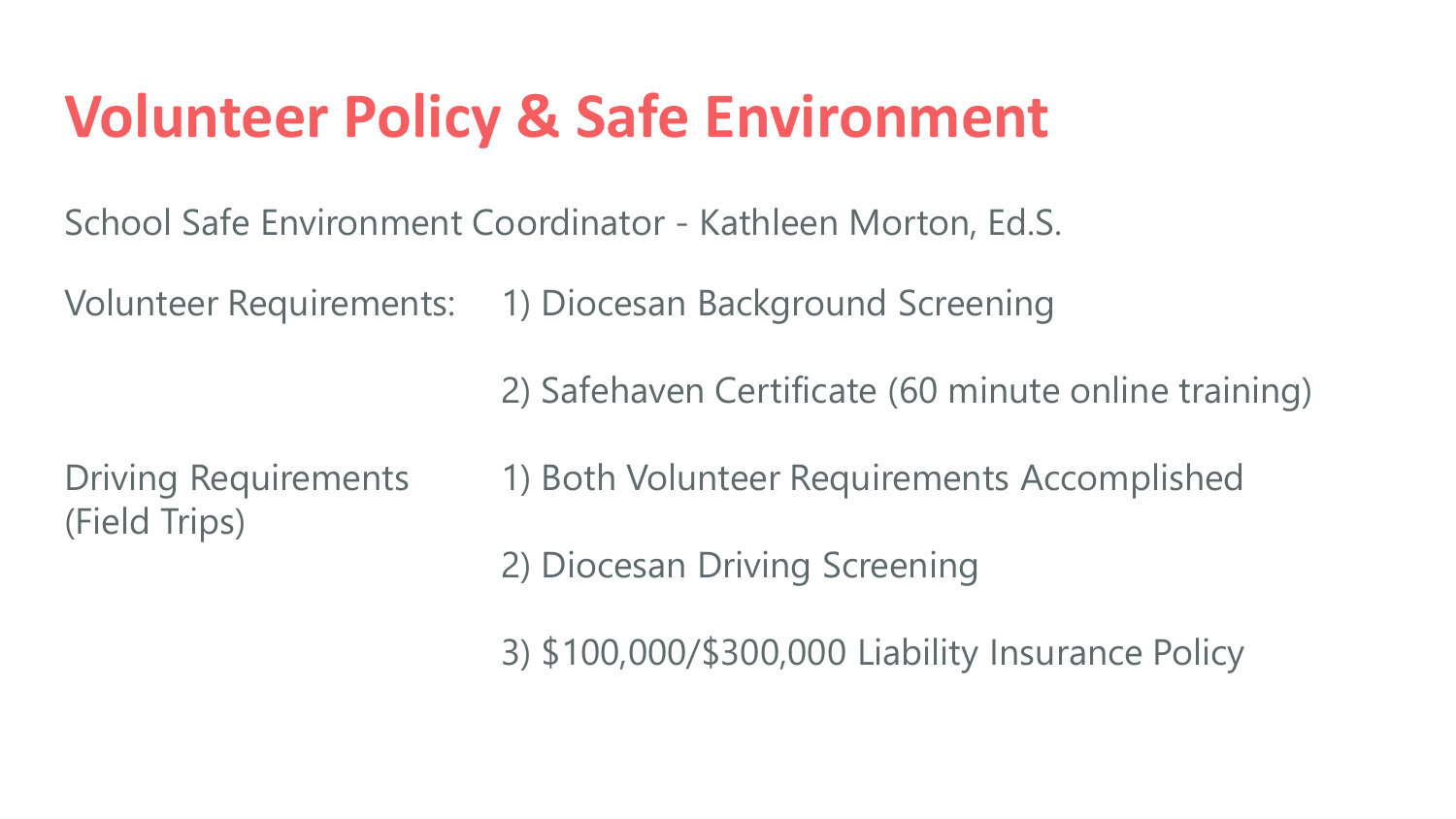#### **Volunteer Policy & Safe Environment**

30 Stewardship Hours per Family

10 of the 30 Hours must be accomplished at the two major fundraisers (5 hours each):

1)Black & White Knight & Silent Auction **Canada Concrete Control Concrete Concrete Concrete Concrete Concrete Concrete Concrete Concrete Concrete Concrete Concrete Concrete Concrete Concrete Concrete Concrete Concrete Conc** 2)Strawberry Festival 25, 2020

The rest of your hours can come from random donations (Pam frequently requests assistance in sending in baked goods, volunteering for ice cream sales, sending in printer paper if the school runs out before June, Field Day assistance and donations, etc.

Volunteer Forms are due on January 15 and May 15. Each family must turn a form in per semester. Tracking volunteer hours are the responsibility of the family.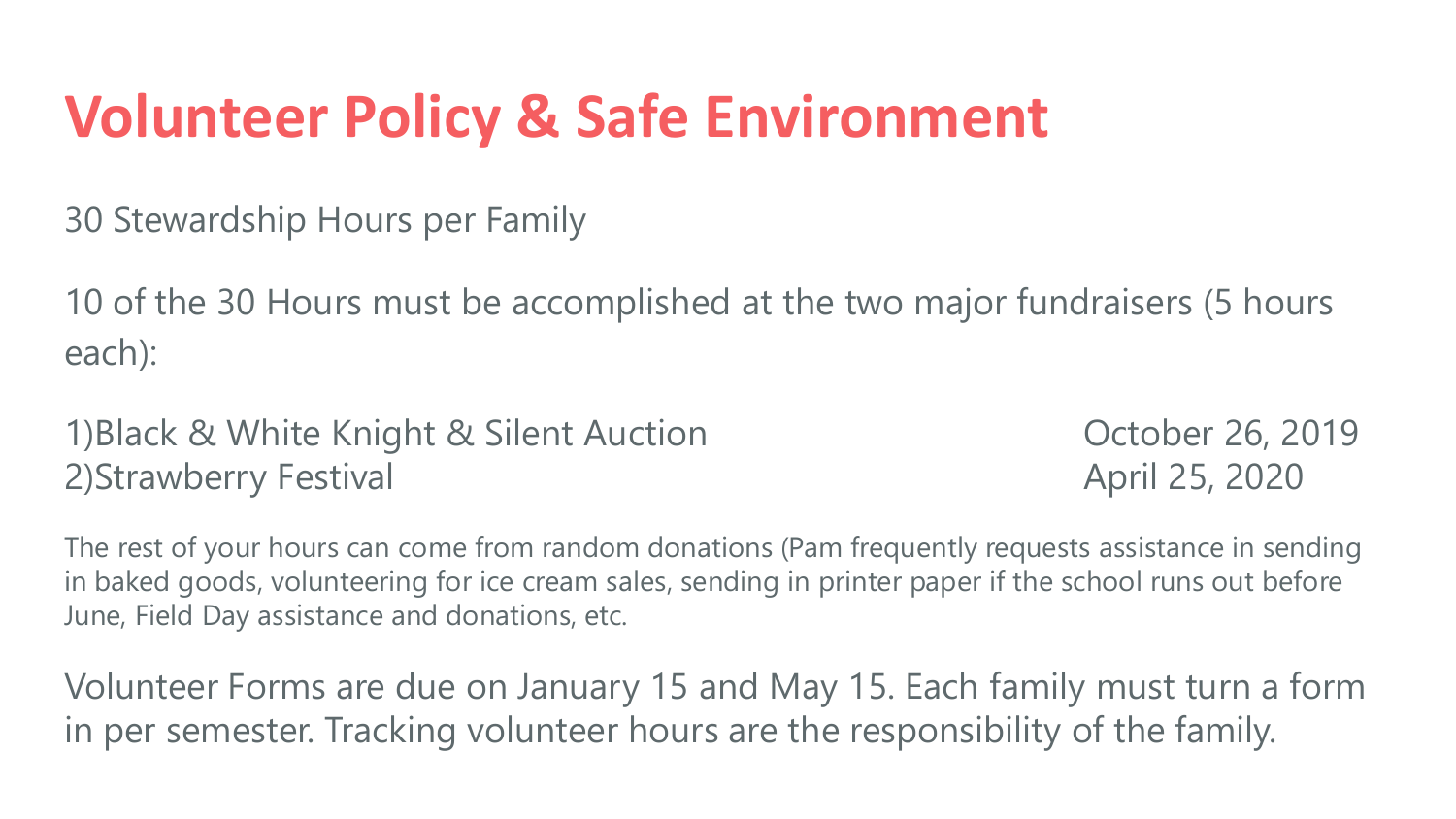#### **Parent-Teacher Organization**

PTO Chair **Trina Johnson** 

1.Volunteers and assistance is always needed!!! 2.Provides Scholarships and Financial Aid support to the school 3.Supplement school projects

2 fundraisers -- Black & White Knight &

Silent Auction Strawberry Festival

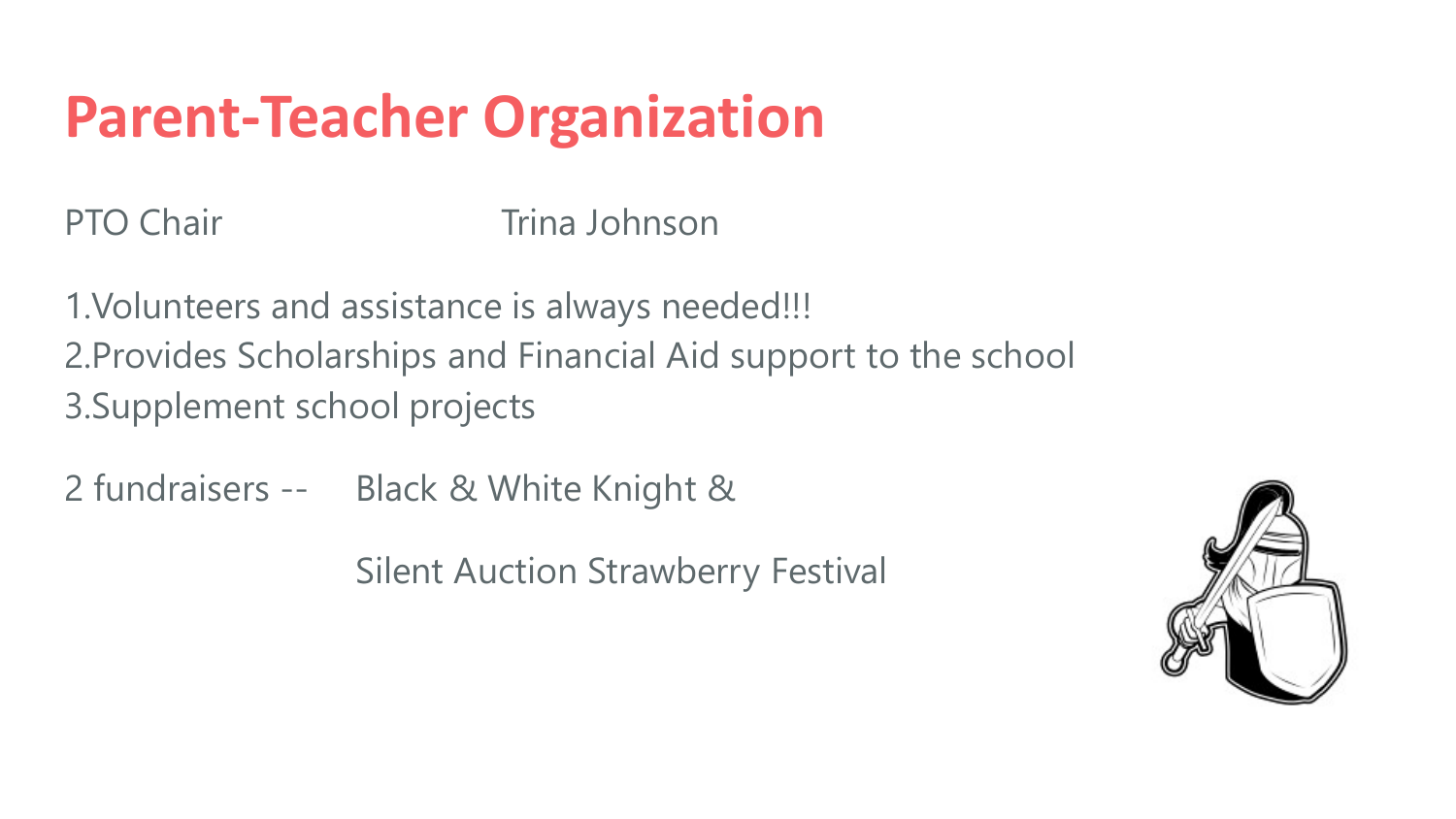#### **Black & White Knight & Silent Auction**

●Believe it or not plans are beginning for our annual auction, which will take place on October 26, 2019 at 6 pm at Our Lady of Peace School.

- We will have a silent auction, along with food, games, and music.
- We are asking that each family solicit five or more donations from area businesses.

• We are short on time, so we need everyone's help! There will be class baskets that you can help with.

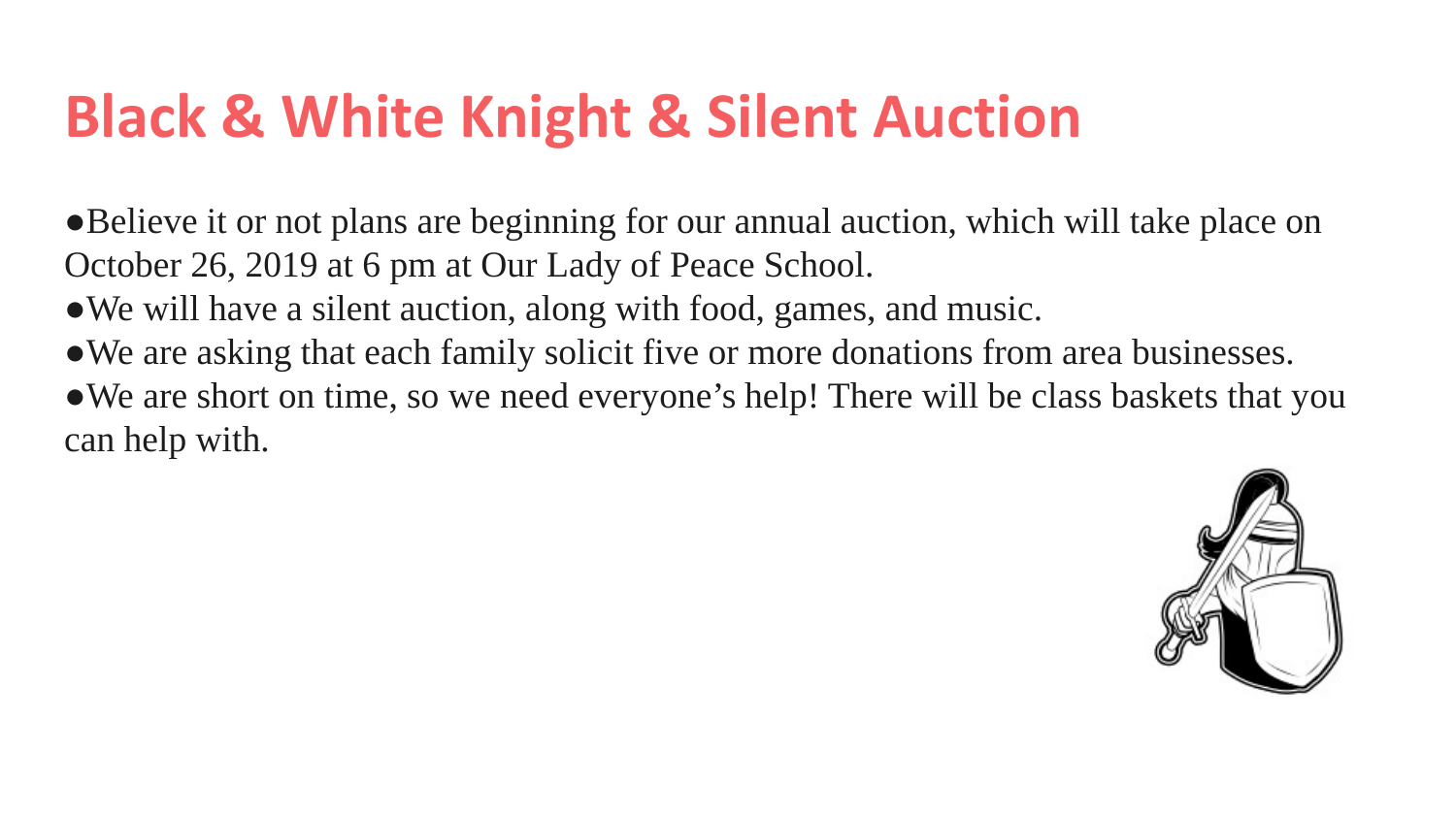#### **School Advisory Council**

Chair - TBD Looking for a SAC Chair, Finance Chair & 2 At Large Members

Current Members: Pastor **Fr. J. Renaurd West** Principal Stephen Hickey Tuition Management **Pam Mentrup** PTO Representative Trina Johnson Faculty Representative Faculty Representative Advancement Chair **Theresa McShane** At Large **At Large 19** and 20 and 20 and 20 and 20 and 20 and 20 and 20 and 20 and 20 and 20 and 20 and 20 and 20 and 20 and 20 and 20 and 20 and 20 and 20 and 20 and 20 and 20 and 20 and 20 and 20 and 20 and 20 and 20 and

**Members are needed. If you want to affect change in the school, this is where you want to be!!!**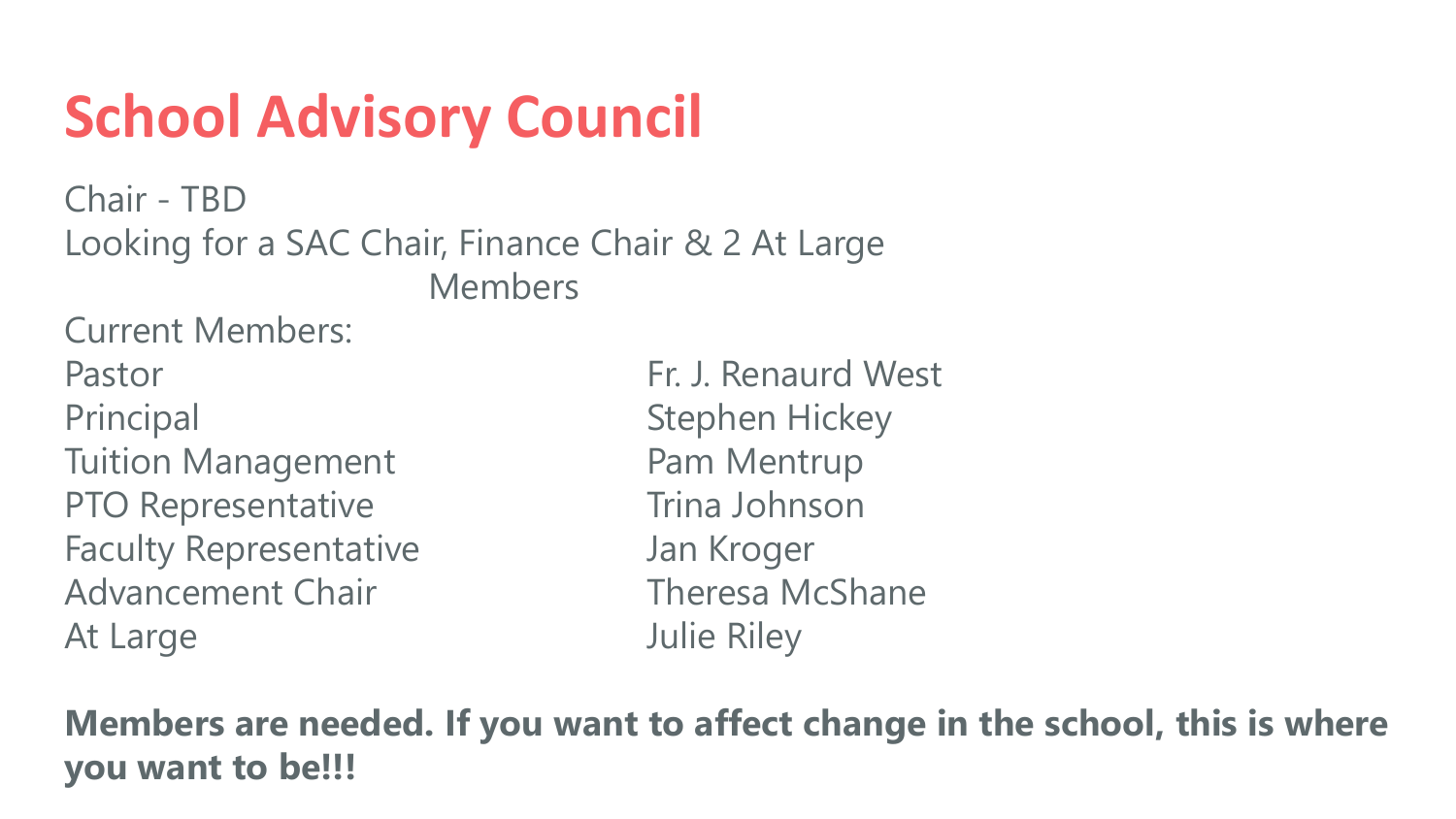

TITLE I - AGENDA

1.Requirements for School Participation in Title I 2.Parent Involvement in Title I 3.Parents' Right to be Involved in their Child's Education 4.2019-2020 Title I Activities

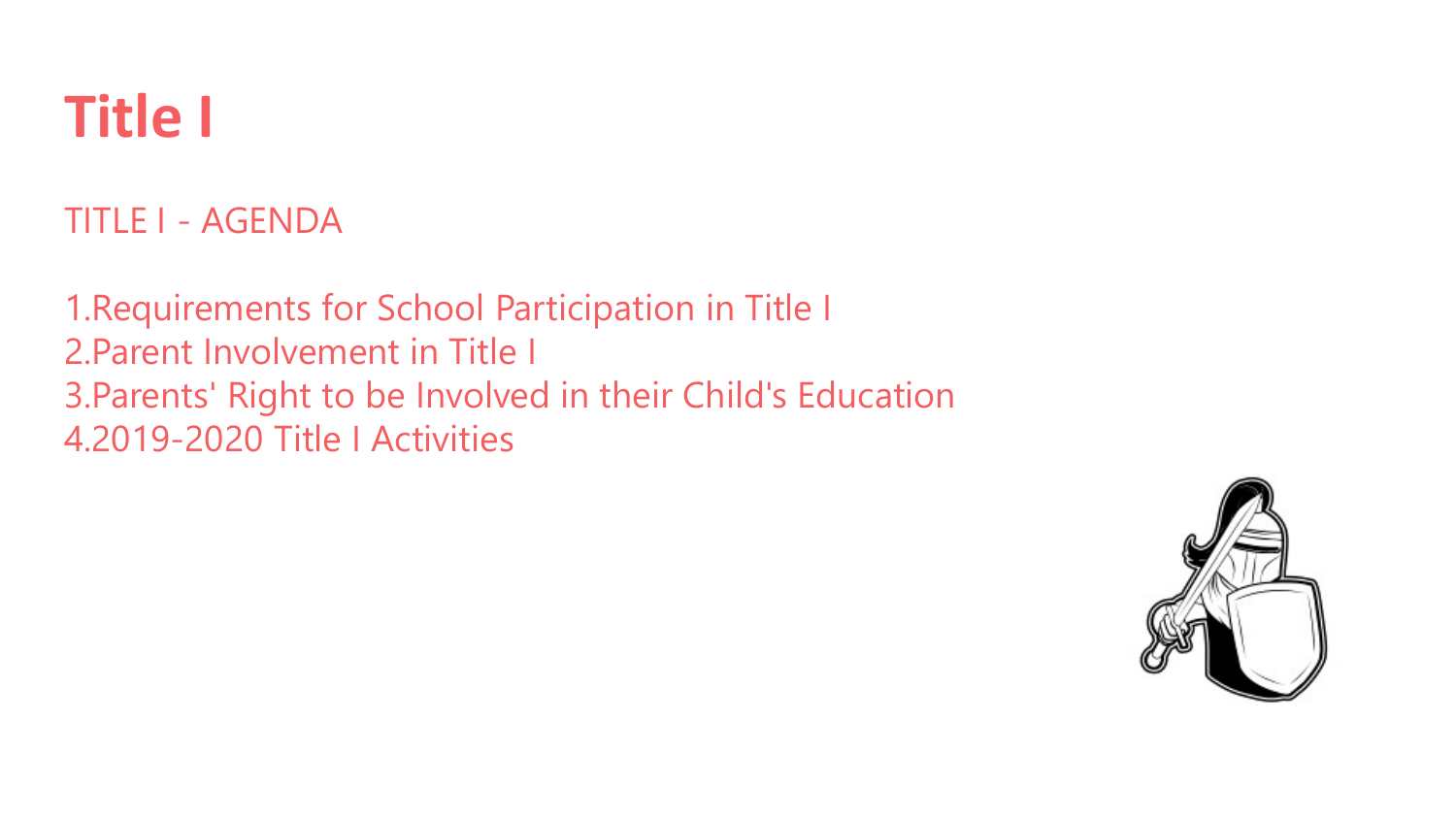# **OLP Title I: Requirements for School Participation**

#### **Source of Funding & Services**

**"Title** I, Part A (**Title** I) of the Elementary and Secondary Education Act, as amended (ESEA) provides financial assistance to local educational agencies (LEAs) and schools with high numbers or high percentages of children from low-income families to help ensure that all children meet challenging state academic standards." - US Department of Education

Title IX, Part E, Uniform Provisions, Subpart 1 - Private Schools: Equitable Services to Eligible Private School Students, Teachers, and Other Educational Personnel ([https://www.cde.state.co.us/sites/default/files/documents/fedprograms/dl/tii\\_a-hqt\\_nonpubschguid.pdf\)](https://www.cde.state.co.us/sites/default/files/documents/fedprograms/dl/tii_a-hqt_nonpubschguid.pdf)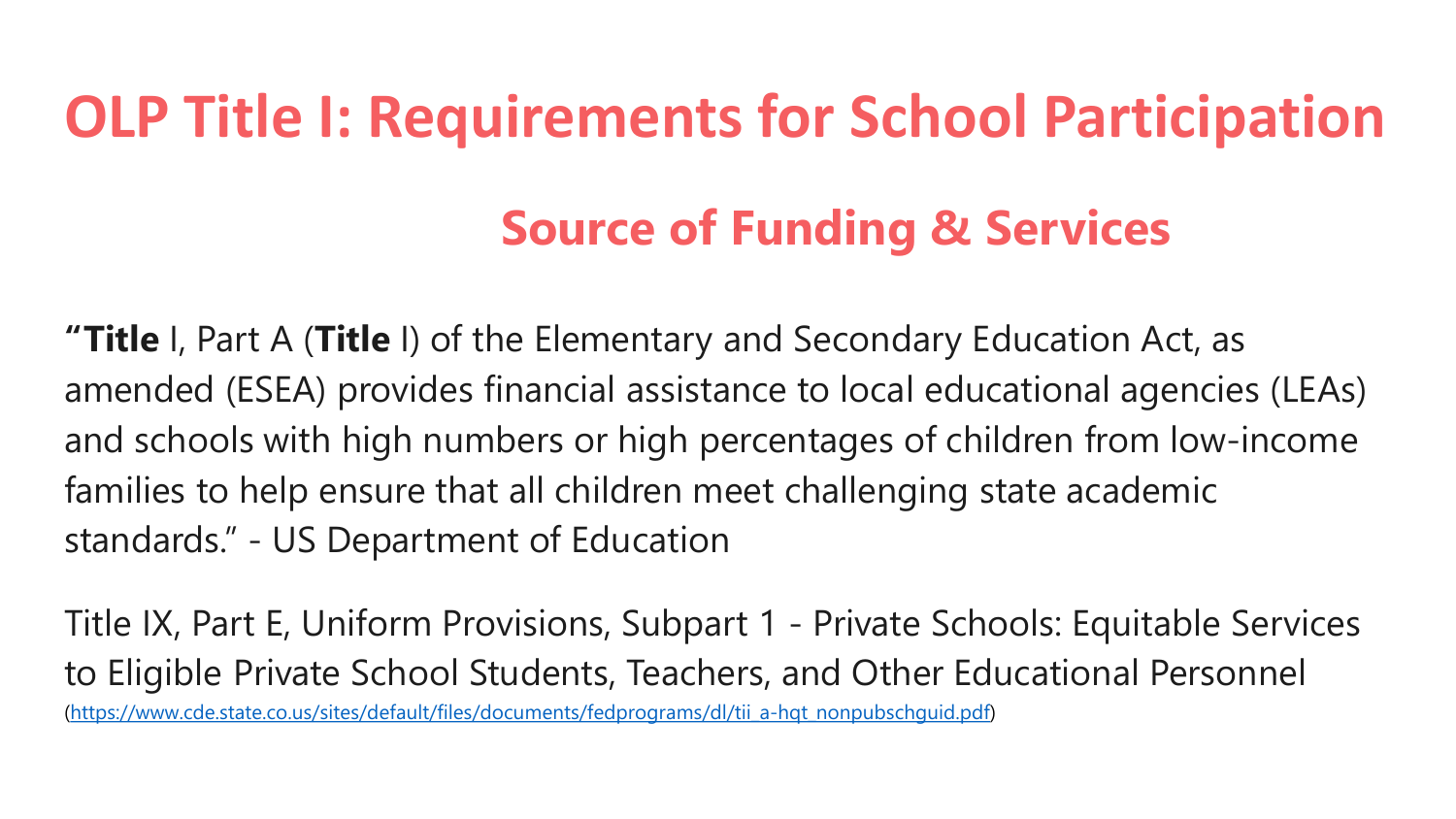### **OLP Title I: Parent Involvement & Right of Involvement**

Actions OLP takes to get parent involvement in Title I (not in any specific order):

- ●Title I Introduction (annually at Information Night)
- ●Title I Discussion at School Advisory Board Meetings (open to public with 24 hour School Administration notification); Typically at the August meeting & 2 spring meetings
- ●Title I Parent Survey (sent out annually)
- ●Title I Parent Involvement Education Luncheon (held annually in the spring)
- ●Title I Individual Parent Consultation & Education (by appointment)

Parents have the legal right to be involved in their child's education. Parents also have the right to have a voice in how the Title I funds are spent. If you wish to provide input into the process of Title I at OLP please contact the School Administration and you will be notified of relevant TItle I meetings.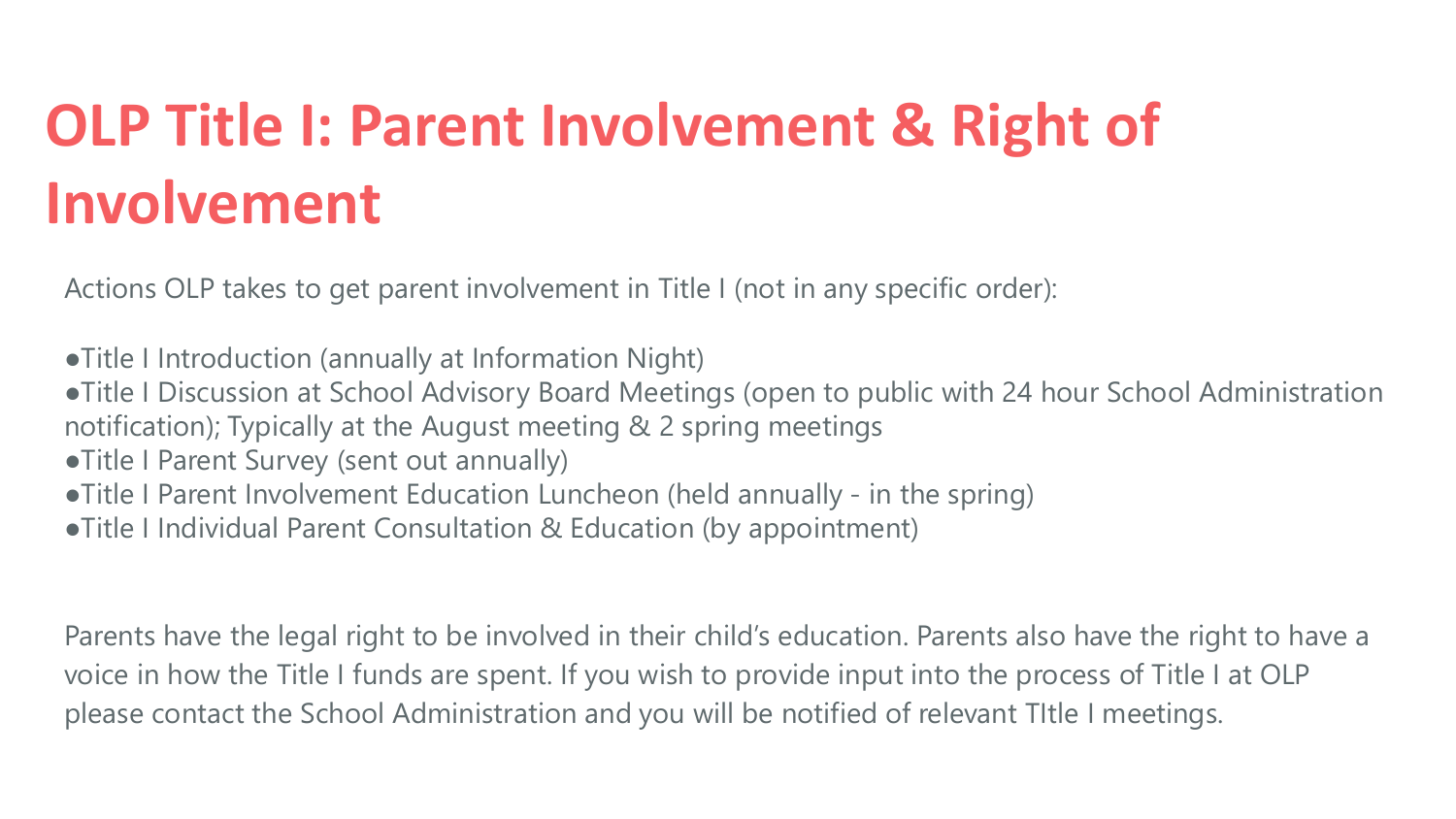#### **OLP Title I: In Layman's Terms**

We qualify as a Title I school as a result of drawing our student population from residence's which are zoned for Title I public schools such as Hammond Hills, Mossy Creek, Paul Knox, NA Middle, etc. We receive a per pupil allocation of Title I funds from the Aiken County Public School System to spend for pre-approved materials and services which provide instruction to qualifying Title I students.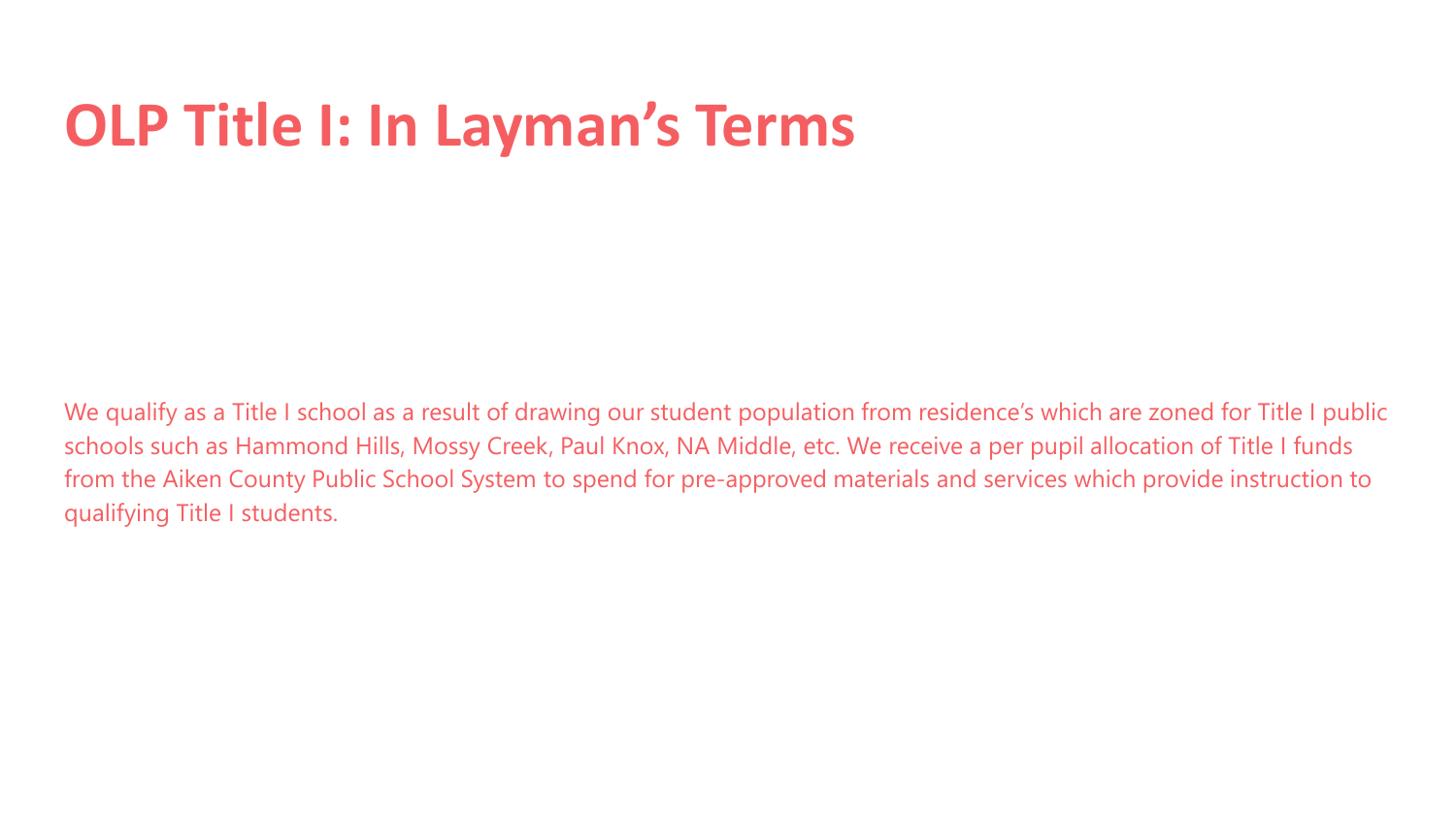#### **OLP Title I: Major Expenditures**

2017 - 2018 Major Expenditure(s):

●iPads (used for individual Title I & III services for qualifying students) ●Compass Learning After School Tutoring Program (computer/cloud based)

2018 - 2019 Major Expenditure(s):

●Continued use of 2017 - 2018 purchased iPads (Title I & Title III qualifying students) ●Reading Specialist (Mrs. Jean McDougald)

2019 - 2020 Major Expenditure(s):

●Continued use of 2017 - 2018 purchased iPads (Title I & Title III qualifying students)

- ●Reading Specialist (Mrs. Jean McDougald)
- ●Training/Conferences for DIfferentiation & Reading/Math Pullout Specialists (Ms. Ricci Harris)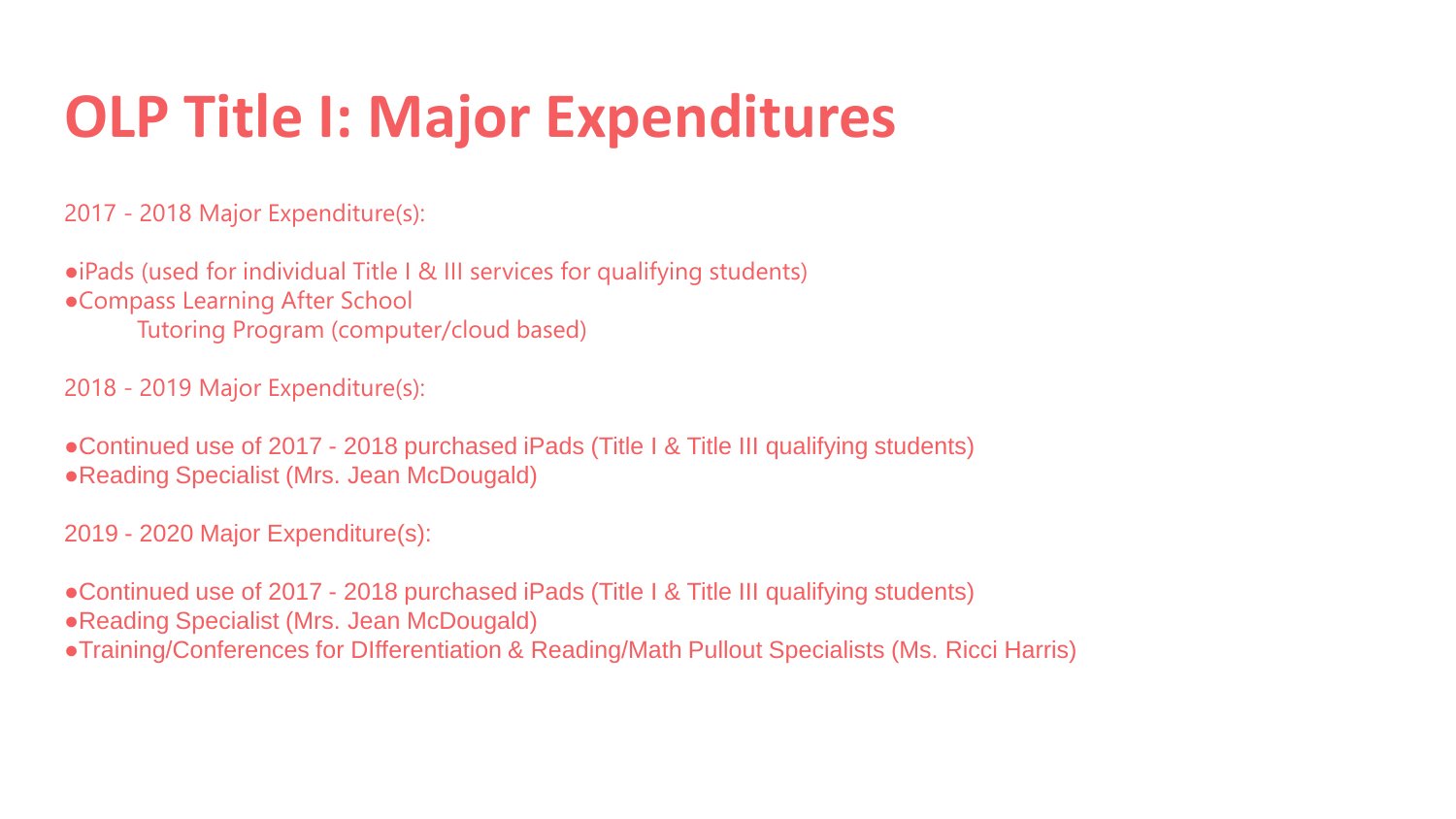#### **Misc.**

#### ● Coffee with the Principal

○1st Friday of each month

○9am - 10am

○1st 5 attendees receive a coffee on me

○No confidential material/information will be discussed (requires a scheduled closed door meeting)

#### ●MAP Testing (Measurement of Academic Progress)

○3 times a year

○1st Testing Window is in September

○Good night's rest and solid well rounded breakfast

○1st - 8th Grade

#### ●Family Mass

○Last Mass of each month

○MUST arrive prior to the beginning of Mass in order to pick-up your child from their grade specific pew, otherwise you may be called to the Principal's Office for disrupting Mass

○Begins in September (September 25)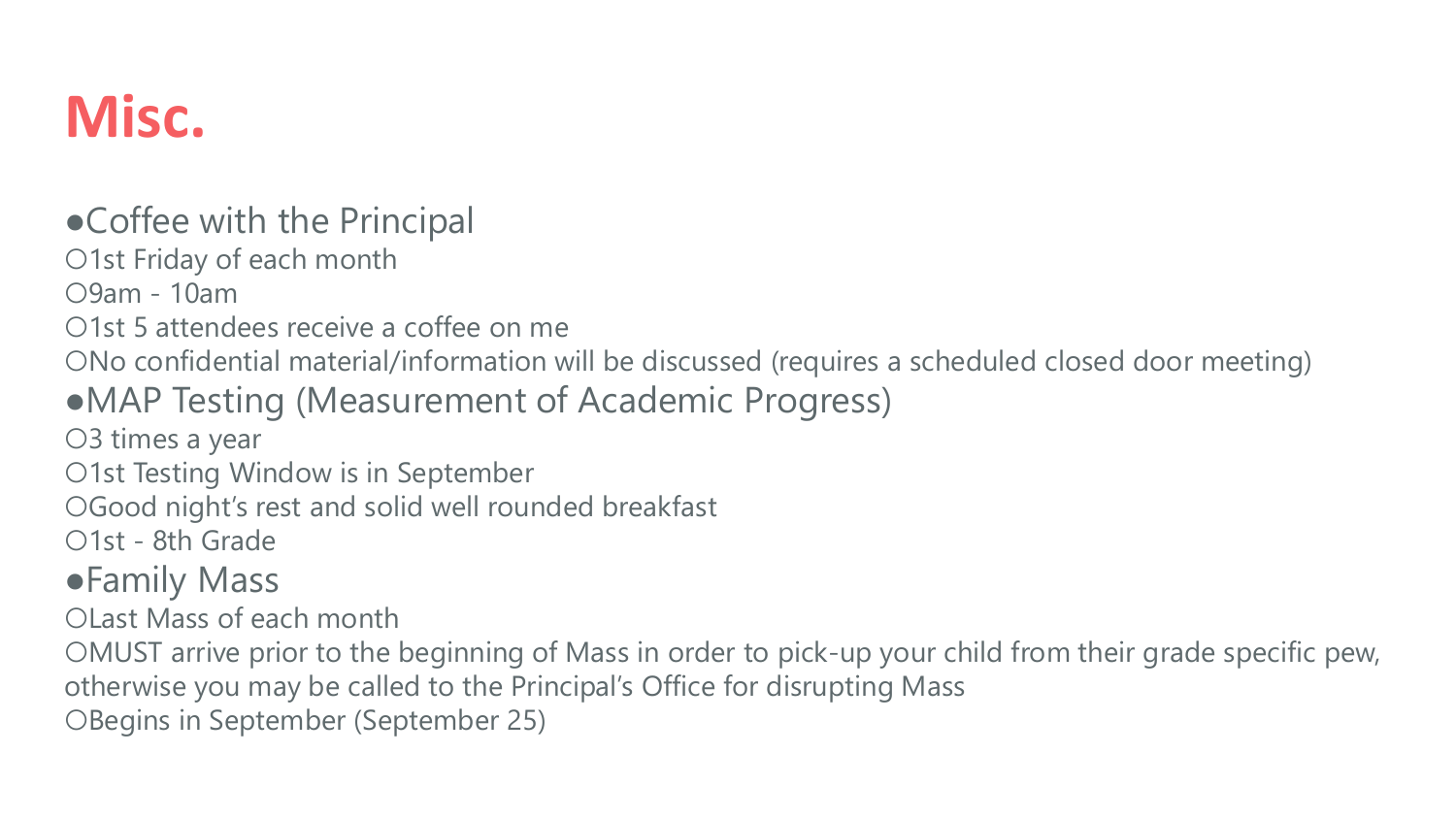

●Out of Uniform Friday if you signed for your child or grandchild tonight

Most important thing you can do as a parent for your child's teacher…

#### **COMMUNICATE** REGULARLY WITH THEM!!!

Correct email and phone number on file. Send a test email to your child's teacher.